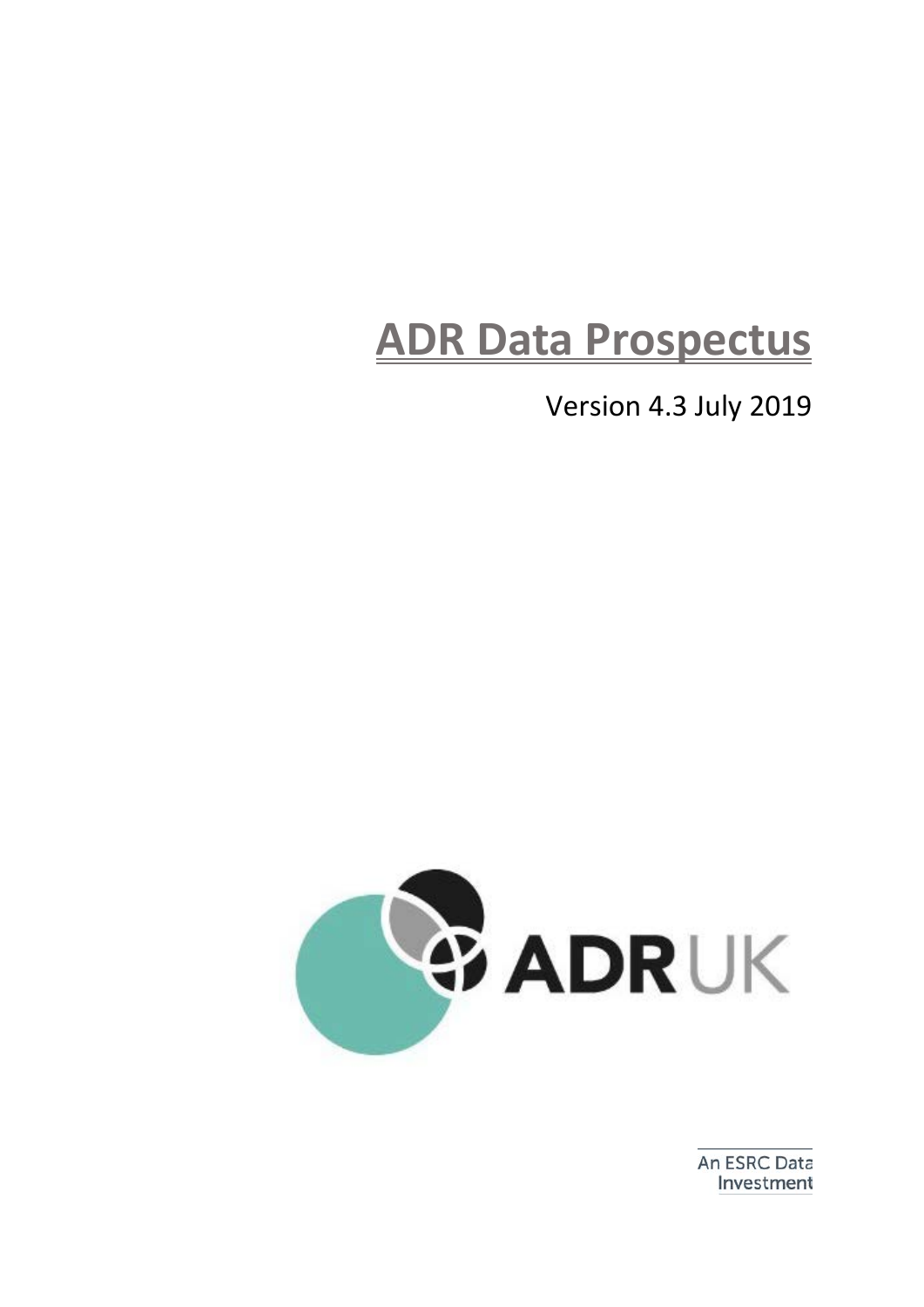### **Contents**

| Department of Agriculture, Environment and Rural Affairs (DAERA) - Agricultural  |
|----------------------------------------------------------------------------------|
| Department of Agriculture, Environment and Rural Affairs (DAERA) - Environmental |
|                                                                                  |
| Department for Economy (DfE) - Higher Education Qualifications11                 |
|                                                                                  |
|                                                                                  |
|                                                                                  |
|                                                                                  |
|                                                                                  |
|                                                                                  |
|                                                                                  |
|                                                                                  |
|                                                                                  |
|                                                                                  |
|                                                                                  |
|                                                                                  |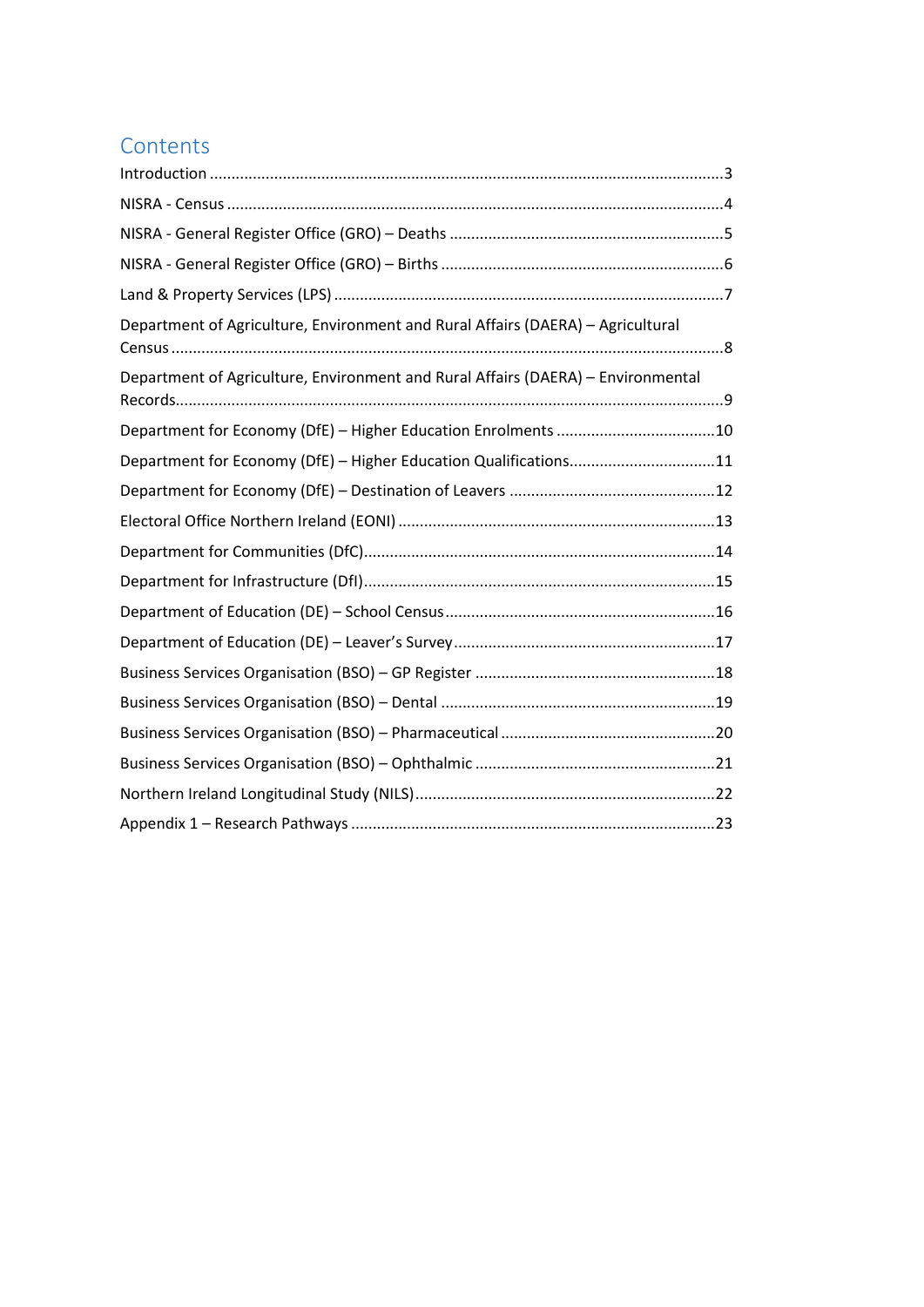### <span id="page-2-0"></span>**Introduction**

The UK Government, through the Economic and Social Research Council (ESRC), has funded the Northern Ireland Statistics and Research Agency (NISRA), in partnership with the two local Universities, to host an Administrative Data Research in Northern Ireland (ADRC-NI). This recent development is UK wide and has seen the establishment of similar Centres in England, Scotland and Wales. The thrust of the initiative is to provide a secure environment that will facilitate access to cross departmental administrative data to support research that will benefit the public, support policy change and provide a broader understanding of wider social and health care issues.

All of the work associated with the ADR-NI is governed by five key safety principles which seek to ensure that all ADR-NI research projects (i) are Safe, (ii) are conducted by Safe Researchers, (iii) use Safe de-identified Data, (iv) are conducted in a Safe Environment and (v) only ever release outputs that are Safe and preserve confidentiality.

### **Purpose of the Data Prospectus**

It is acknowledged that data is the 'life-blood' of the ADR-NI initiative. While the original Northern Ireland bid to the ESRC outlined that the primary focus would be on administrative data associated with Health, Education and the Census, the purpose of this prospectus is to highlight the full range of data sets which could potentially come within the scope of the ADR-NI. The prospectus has been laid out to cover:

▶ Data available in the ADR

Data held by departments

The aim of NISRA's Data Acquisition work is to engage with the relevant officials in the Departments in order to secure access to these various data sources for ADR-NI purposes. However, whether or not the Data Prospectus includes information on a particular data set is ultimately a matter for the relevant Data Controller. In view of the ongoing nature of this work, the prospectus will be regularly reviewed and updated by the ADR-NI user services team in order to keep it up to date and ensure that researchers and other potential data providers are aware of the full range of data that is within scope of the ADR-NI at a particular point of time.

### **Contact Details**

Research proposals requiring access to NI level data should be directed to:

#### [rsu@nisra.gov.uk](mailto:rsu@nisra.gov.uk)

Research proposals requiring access to UK level data should be directed to:

[help@adrn.ac.uk](mailto:help@adrn.ac.uk)

| <b>RSU General Enquiries</b>                        | 02890 255181 |
|-----------------------------------------------------|--------------|
| <b>Orla Bateson - RSU Manager</b>                   | 02890 388488 |
| <b>Chris Snoddy - ADRC-NI User Services Manager</b> | 02890 388484 |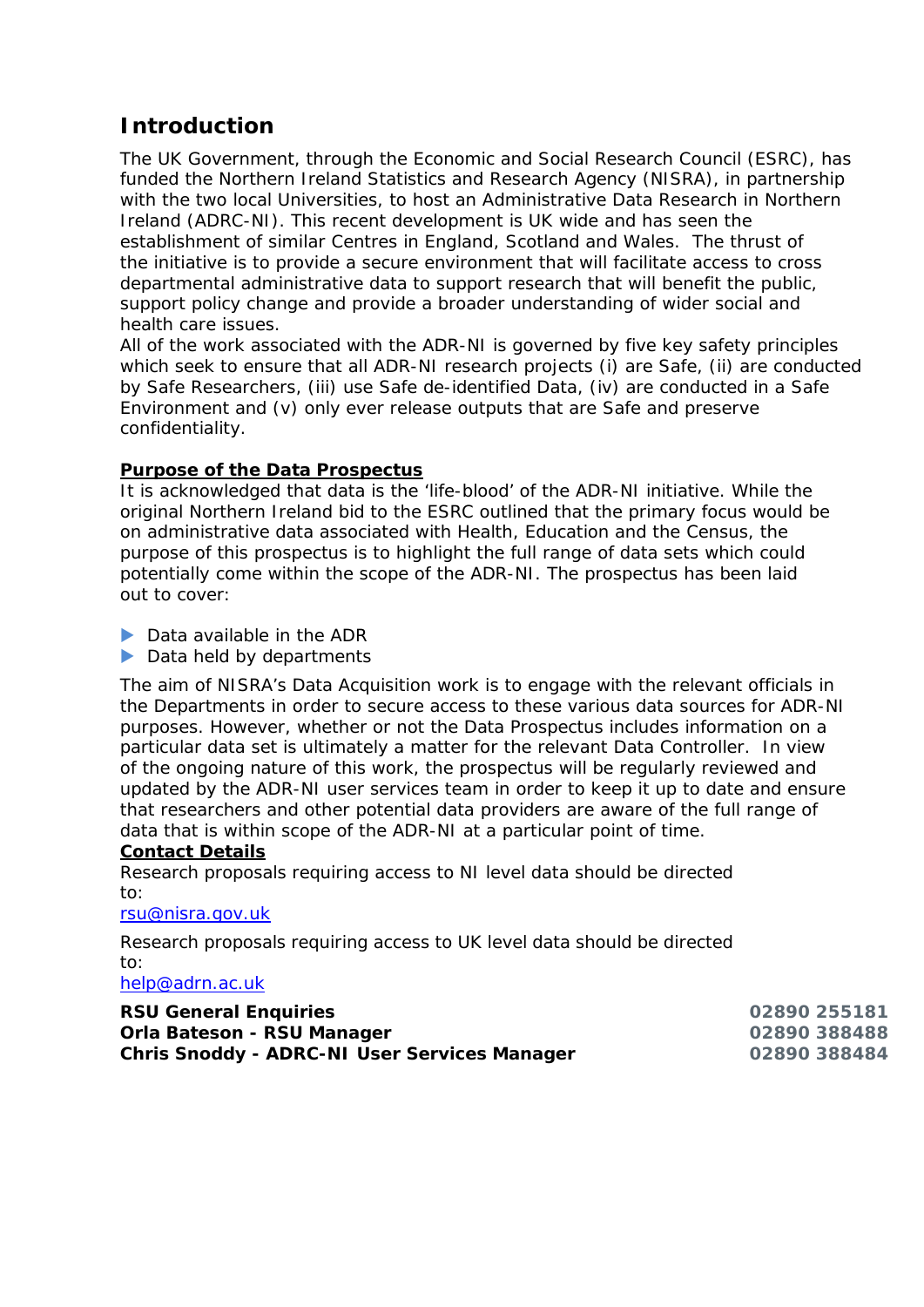### <span id="page-3-0"></span>**NISRA - Census**

**Dataset Title Census**

**Year of Data** 2001 and 2011 **Reporting Period CONGITY** Ongoing **Related Data** NA **Frequency of updates** Every 10 years

**Organisation**<br>**Organisation** name Website **[Census Website](https://www.nisra.gov.uk/statistics/census) Statement of Administrative Sources**

### **Quality and Validity**

**Useful information** NA

**Abstract** The census collects information every 10 years about people and households in Northern Ireland. It is used by central and local government, health authorities and many other organisations to plan and provide future services.

> **Northern Ireland Statistics and Research Agency** [DoF Statement of Administrative Sources](https://www.nisra.gov.uk/publications/dof-statement-administrative-sources)

**Quality Report [Quality Assurance Report](https://www.nisra.gov.uk/sites/nisra.gov.uk/files/publications/2011-census-results-key-statistics-quality-assurance-report-11-december-2012.pdf) Metadata [ADRC-NI Census data dictionary](http://adrn.ac.uk/about/network/n-ireland/researcher-resources/)**<br> **ADRC-NI Census data dictionary**<br> **ADRC-NI Census data dictionary**<br> **ADRC-NI Census data dictionary [TTP Demographic Data Quality Report -](http://adrn.ac.uk/media/1274/ttp-demographic-data-quality-report-census-2001.pdf) Census Disclosure Control Methods** Further information on the NISRA Census disclosure control [strategy may be found here](http://www.ons.gov.uk/ons/guide-method/census/2011/census-data/2011-census-prospectus/new-developments-for-2011-census-results/statistical-disclosure-control/index.html) **Quality Issues** Census results underwent an extensive quality assurance process, which included checks against administrative data sources.

**Excluded data Enumerated and imputed records are included.**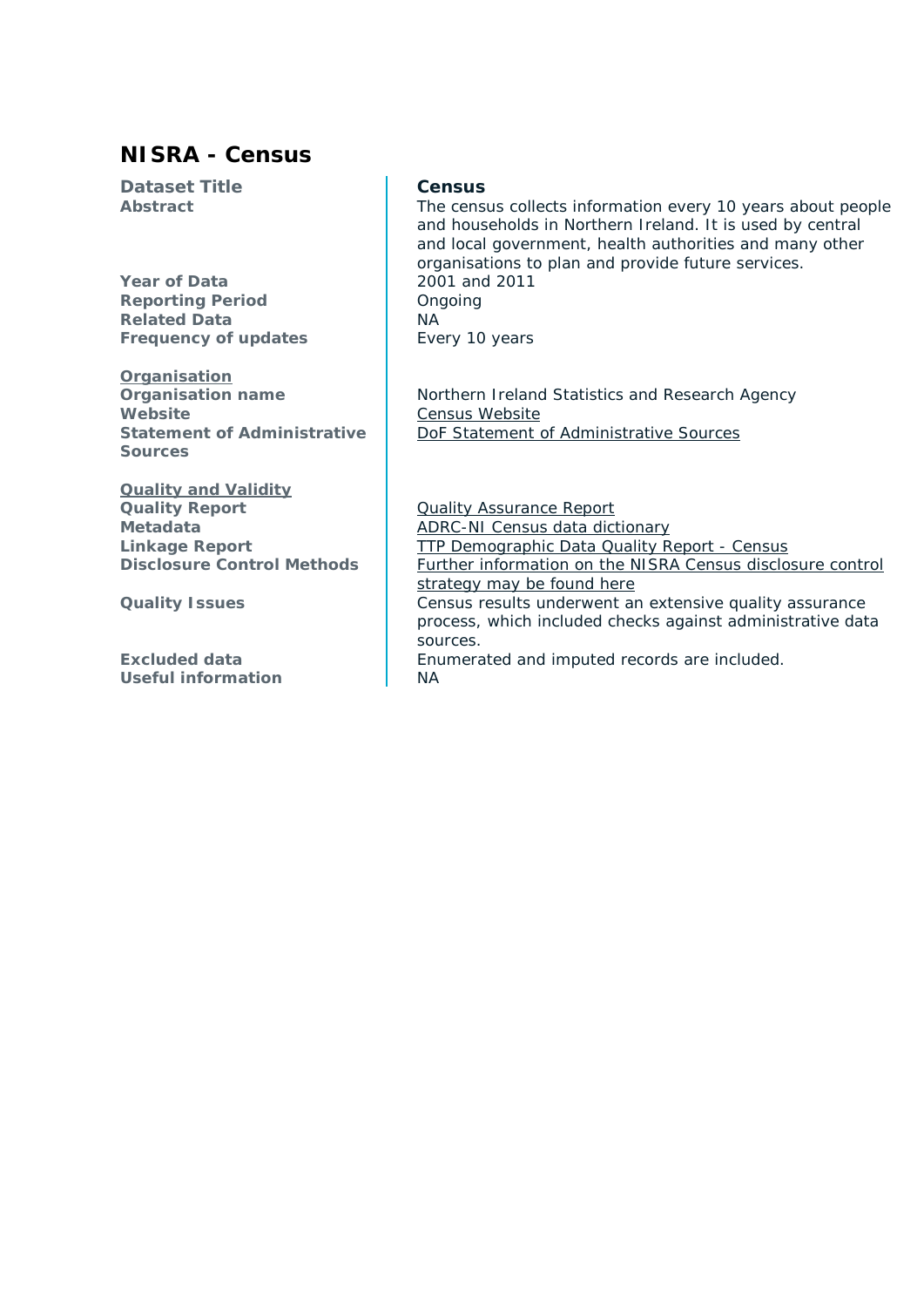### <span id="page-4-0"></span>**NISRA - General Register Office (GRO) – Deaths**

**Reporting Period** Calendar year **Related Data**<br> **Requency of updates**<br> **Requency of updates**<br> **Annual update provide** 

**Organisation Organisation name** General Register Office (GRO) **Statement of Administrative Sources**

**Quality and Validity Disclosure Control Methods None** 

**Useful information** NA

#### **Dataset Title GRO Register of Deaths**

**Abstract** The Register of Deaths includes demographic details on the deceased and statistical coded information. This information is provided by the informant at the time of the death registration and coded/validated by the teams in the GRO and in DMB. Historical records for death registrations have now been digitised back to 1864, although statistical coded information is only held from 1974. While more recent data from 1997 onwards will be included for research through the ADRC-NI, a programme of work is required to assess the quality, and hence utility, of the pre-1997 data. Variables available from 1997 include: age, sex, address, month and year of occurrence and registration, employment status, social class, marital status, main cause of death, place of death and registration district. **Year of Data** 1997 to 2013

Annual update provide in February of each year

**Website [Births, Deaths and Marriages website](https://www.nisra.gov.uk/statistics/births-deaths-and-marriages)** [DoF Statement of Administrative Sources](https://www.nisra.gov.uk/publications/dof-statement-administrative-sources)

**Quality Report [Northern Ireland Death Statistics Quality Assessment](https://www.nisra.gov.uk/publications/northern-ireland-deaths-background-quality-report) Metadata** [GRO births and deaths metadata](http://adrn.ac.uk/about/network/n-ireland/researcher-resources/) **Linkage Report** [TTP Demographic Data Quality Report -](https://www.adrn.ac.uk/media/1272/ttp-demographic-data-quality-report-gro-deaths.pdf) GRO Deaths

**Quality Issues** The quality of the data is very good except where the postcode of the usual address or place of death is not given. In these cases we use the home address district, which may cause some inaccuracy. To allow for any under-recording of suicides, it is conventional to combine deaths classified as 'events of undetermined intent' with those for 'intentional self-harm', as most of the former are believed to be suicides.

**Excluded data Data excludes deaths of usual residents where the death** occurred while outside Northern Ireland. Still births are excluded from the dataset.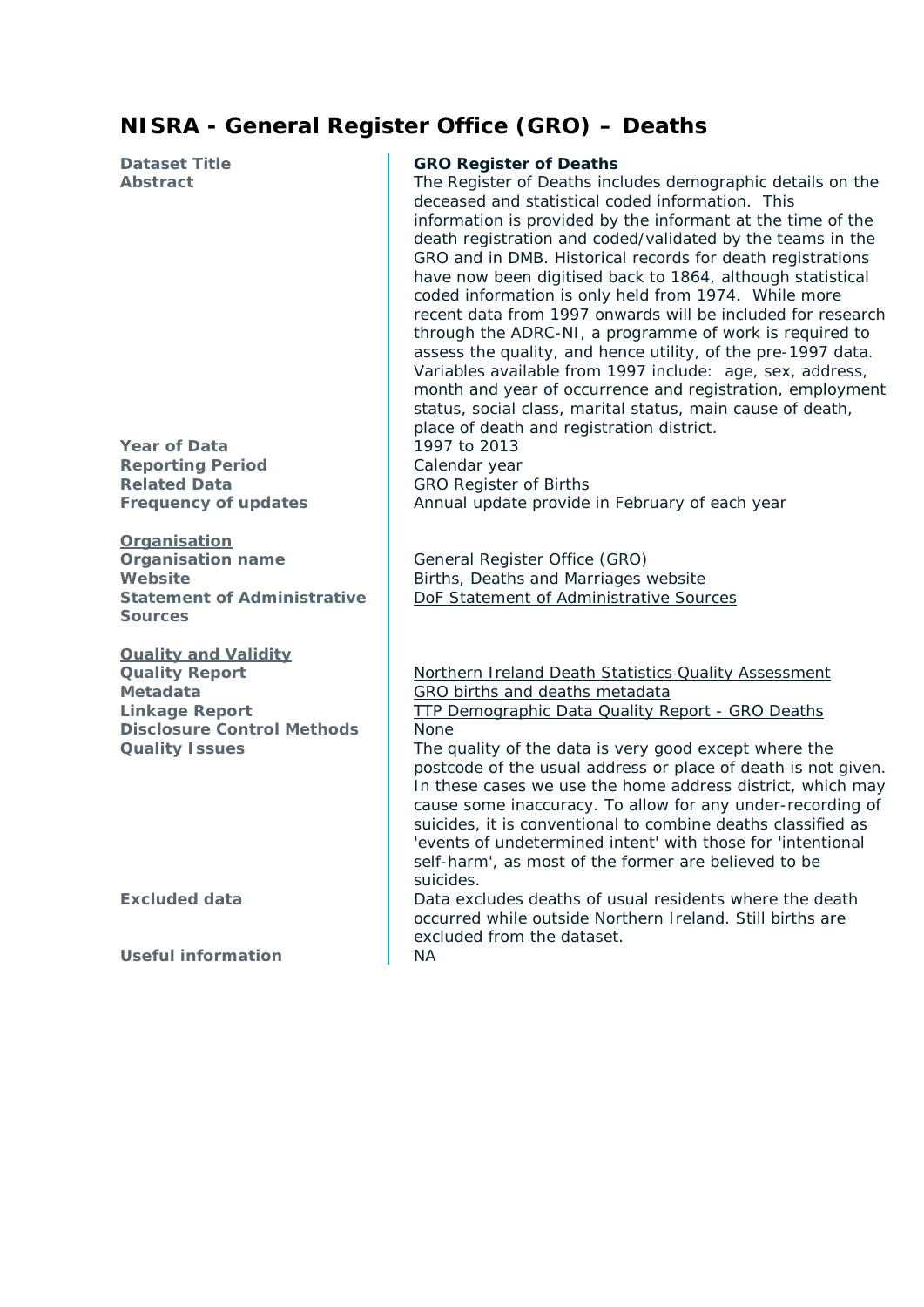### <span id="page-5-0"></span>**NISRA - General Register Office (GRO) – Births**

**Year of Data** 1997 to 2013 **Reporting Period** Calendar year **Related Data** GRO Register of Deaths

**Organisation Organisation name** General Register Office (GRO) **Statement of Administrative Sources**

# **Quality and Validity Disclosure Control Methods** None

**Useful information** NA

### **Dataset Title GRO Register of Births**

**Abstract** The Register of Births includes demographic details on the mother, father and baby and also includes statistical coded information. This information is provided by the informant at the time of birth registration and coded/validated by the teams in the GRO and in DMB. Historical records for death registrations have now been digitised back to 1864. While more recent data from 1997 onwards will be included for research through the ADRC-NI, a programme of work is required to assess the quality, and hence utility, of the pre-1997 data. Variables available from 1997 include: month and year of occurrence and registration, place of birth, sex, address, social class, number of previous births to mother, marital status, parents' duration of marriage, mother and father's employment status, age of mother and father and registration district.

**Frequency of updates** Annual update provide in February of each year

**Website [Births, Deaths and Marriages website](https://www.nisra.gov.uk/statistics/births-deaths-and-marriages)** [DoF Statement of Administrative Sources](https://www.nisra.gov.uk/publications/dof-statement-administrative-sources)

**Quality Report** [Northern Ireland Birth Statistics Quality Assessment](https://www.nisra.gov.uk/publications/northern-ireland-births-background-quality-report) **Metadata** GRO births [and deaths metadata](http://adrn.ac.uk/about/network/n-ireland/researcher-resources/) **Linkage Report**  $\vert$  [TTP Demographic Data Quality Report -](https://www.adrn.ac.uk/media/1279/ttp-demographic-data-quality-report-gro-births.pdf) GRO Births

**Quality Issues** The quality of the dataset is very good except where the postcode of the child is not given. In these cases we use the home address district, which may cause some inaccuracy.

**Excluded data** Published figures relate only to births to resident mothers and do not include births to women usually resident in Northern Ireland who give birth abroad.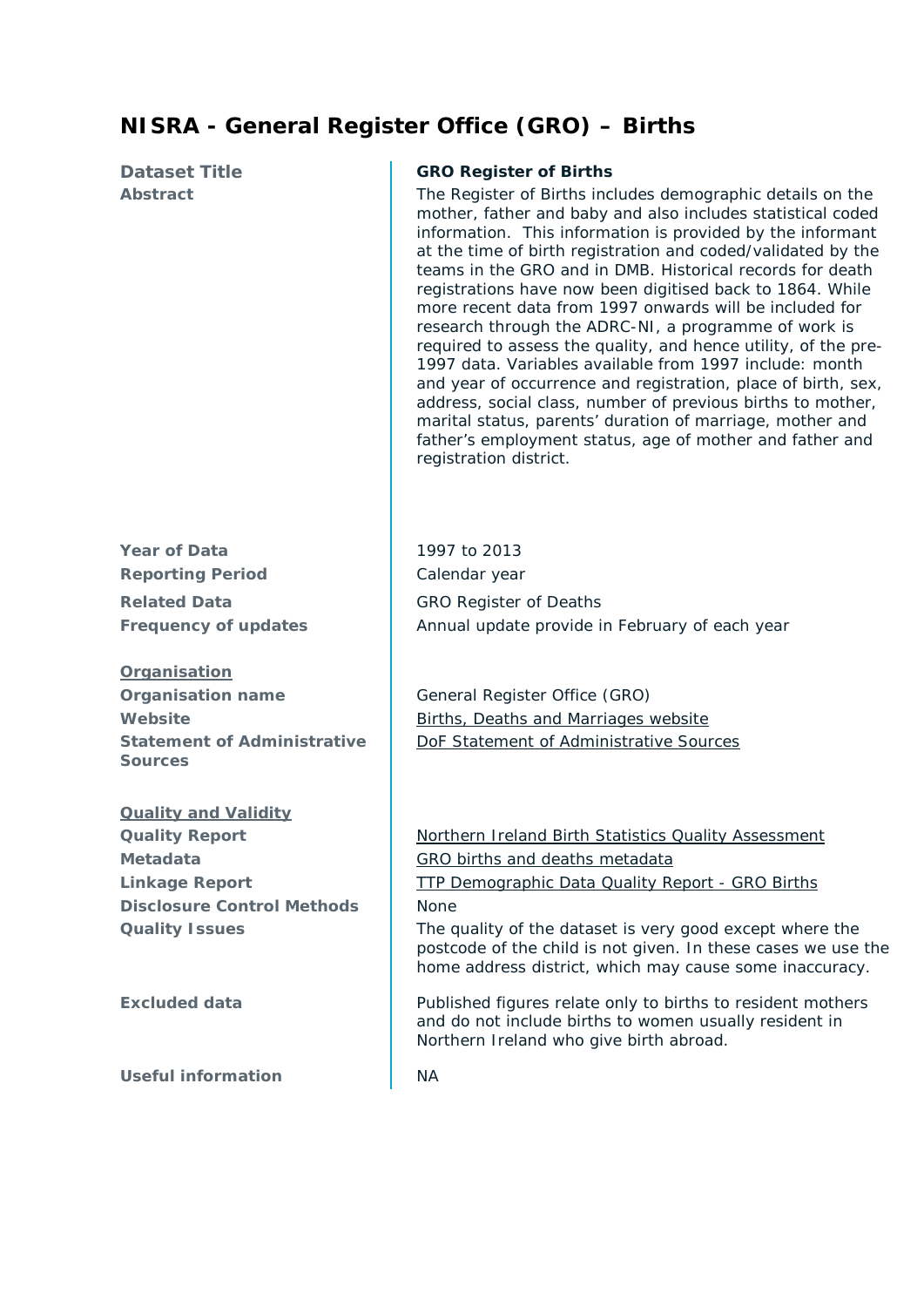# <span id="page-6-0"></span>**Land & Property Services (LPS)**

| <b>Dataset Title</b>                                                                                        | LPS Assessment Office (known as Valuation List)                                                                                                                                                                                                                                                                                                                                                                                                                                                                                                                                                                                                                                                                                                                      |
|-------------------------------------------------------------------------------------------------------------|----------------------------------------------------------------------------------------------------------------------------------------------------------------------------------------------------------------------------------------------------------------------------------------------------------------------------------------------------------------------------------------------------------------------------------------------------------------------------------------------------------------------------------------------------------------------------------------------------------------------------------------------------------------------------------------------------------------------------------------------------------------------|
| Abstract                                                                                                    | AO is the administrative system for managing the Valuation List in<br>Northern Ireland. It is a live system which changes constantly to<br>ensure that the information held is up-to-date. It is an extremely<br>detailed database with many variables required to administer the<br>complex process of bringing properties into the Valuation List,<br>managing changes to the valuation of existing properties and<br>removing properties from the Valuation List as well as the regular,<br>large-scale revaluation exercises. Snapshots of the information, at<br>particular points in time, are taken for statistical purposes. LPS<br>have provided NISRA with a copy of the AO Domestic Data Product<br>and the AO Non-Domestic Product for ADRC-NI projects. |
| <b>Year of Data</b>                                                                                         | 2008-2016                                                                                                                                                                                                                                                                                                                                                                                                                                                                                                                                                                                                                                                                                                                                                            |
| <b>Reporting Period</b>                                                                                     | Snapshot: September (2008-2013) and April (2014-2016). Based                                                                                                                                                                                                                                                                                                                                                                                                                                                                                                                                                                                                                                                                                                         |
| <b>Related Data</b>                                                                                         | on capital value as at 1 Jan 2005                                                                                                                                                                                                                                                                                                                                                                                                                                                                                                                                                                                                                                                                                                                                    |
| <b>Frequency of updates</b>                                                                                 | <b>NA</b><br>Annually                                                                                                                                                                                                                                                                                                                                                                                                                                                                                                                                                                                                                                                                                                                                                |
|                                                                                                             |                                                                                                                                                                                                                                                                                                                                                                                                                                                                                                                                                                                                                                                                                                                                                                      |
| Organisation<br><b>Organisation name</b><br>Website<br><b>Statement of</b><br><b>Administrative Sources</b> | Northern Ireland Land and Property Service (LPS)<br><b>Land &amp; Property Services website</b><br>DoF Statement of Administrative Sources                                                                                                                                                                                                                                                                                                                                                                                                                                                                                                                                                                                                                           |
| <b>Quality and Validity</b>                                                                                 |                                                                                                                                                                                                                                                                                                                                                                                                                                                                                                                                                                                                                                                                                                                                                                      |
| <b>Quality Report</b><br>Metadata                                                                           | Housing stock quality assurance of administrative date<br>LPS metadata                                                                                                                                                                                                                                                                                                                                                                                                                                                                                                                                                                                                                                                                                               |
| <b>Linkage Report</b>                                                                                       | <b>NA</b>                                                                                                                                                                                                                                                                                                                                                                                                                                                                                                                                                                                                                                                                                                                                                            |
| <b>Disclosure Control</b><br><b>Methods</b>                                                                 | None                                                                                                                                                                                                                                                                                                                                                                                                                                                                                                                                                                                                                                                                                                                                                                 |
| <b>Quality Issues</b>                                                                                       | The quality of the data is very good as it is generated directly<br>from the official record of the Valuation List.                                                                                                                                                                                                                                                                                                                                                                                                                                                                                                                                                                                                                                                  |
| <b>Excluded data</b>                                                                                        | No restriction on public access                                                                                                                                                                                                                                                                                                                                                                                                                                                                                                                                                                                                                                                                                                                                      |
| <b>Useful information</b>                                                                                   | <b>NA</b>                                                                                                                                                                                                                                                                                                                                                                                                                                                                                                                                                                                                                                                                                                                                                            |
|                                                                                                             |                                                                                                                                                                                                                                                                                                                                                                                                                                                                                                                                                                                                                                                                                                                                                                      |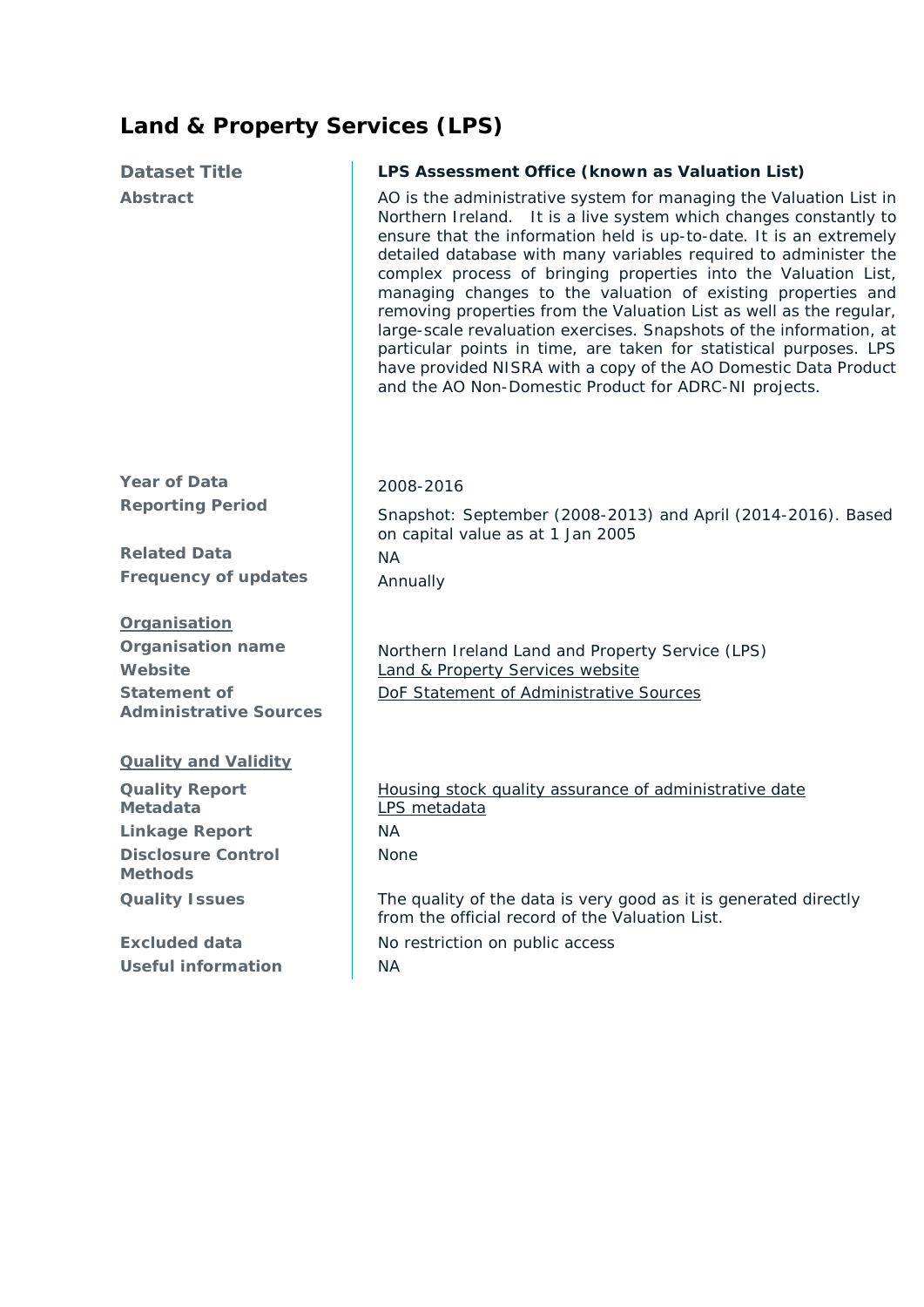### <span id="page-7-0"></span>**Department of Agriculture, Environment and Rural Affairs (DAERA) – Agricultural Census**

| <b>Dataset Title</b>                                 | <b>Agricultural Census in Northern I reland</b>                                                                                                                                                                                                                                                                                                                                                                                                                                                                                                                                                    |
|------------------------------------------------------|----------------------------------------------------------------------------------------------------------------------------------------------------------------------------------------------------------------------------------------------------------------------------------------------------------------------------------------------------------------------------------------------------------------------------------------------------------------------------------------------------------------------------------------------------------------------------------------------------|
| <b>Abstract</b>                                      | The Agricultural Census is conducted in June of each year. Data is<br>collected on the number and location of farms, farmers, self-<br>employed, spouses, other workers and total labour on farms, and on<br>the area farmed, economic size of farms, crops, grass and number<br>of cattle, sheep, pigs and poultry. Outputs include time series data<br>and frequency distributions. Results are presented at regional and<br>sub-regional level. Information is also taken from the APHIS system<br>for cattle and the Update of the Northern Ireland Bird Register -<br>both complete censuses. |
| <b>Year of Data</b>                                  | Longer time series but 2011-2016 available to ADRC-NI                                                                                                                                                                                                                                                                                                                                                                                                                                                                                                                                              |
| <b>Reporting Period</b>                              | Snapshot                                                                                                                                                                                                                                                                                                                                                                                                                                                                                                                                                                                           |
| <b>Related Data</b>                                  | <b>NA</b>                                                                                                                                                                                                                                                                                                                                                                                                                                                                                                                                                                                          |
| <b>Frequency of updates</b>                          | Yearly - Conducted in June of each year                                                                                                                                                                                                                                                                                                                                                                                                                                                                                                                                                            |
| Organisation                                         |                                                                                                                                                                                                                                                                                                                                                                                                                                                                                                                                                                                                    |
| <b>Organisation name</b>                             | Department of Agriculture, Environment and Rural Affairs (DAERA)                                                                                                                                                                                                                                                                                                                                                                                                                                                                                                                                   |
| Website                                              | DAERA website                                                                                                                                                                                                                                                                                                                                                                                                                                                                                                                                                                                      |
| <b>Statement of</b><br><b>Administrative Sources</b> | DAERA Statement of administrative sources                                                                                                                                                                                                                                                                                                                                                                                                                                                                                                                                                          |
| <b>Quality and Validity</b>                          |                                                                                                                                                                                                                                                                                                                                                                                                                                                                                                                                                                                                    |
| <b>Quality Report</b>                                | Annex 2 of the Agricultural Census for Northern Ireland contains a<br>quality report                                                                                                                                                                                                                                                                                                                                                                                                                                                                                                               |
| Metadata<br><b>Linkage Report</b>                    | See 2016 Farm Census form.<br><b>NA</b>                                                                                                                                                                                                                                                                                                                                                                                                                                                                                                                                                            |
| <b>Disclosure Control</b><br><b>Methods</b>          | Annex 2 of the Agricultural Census for Northern Ireland contains<br>information on disclosure                                                                                                                                                                                                                                                                                                                                                                                                                                                                                                      |
| <b>Quality Issues</b>                                | This is a high quality database which has been audited and approved<br>by the Eurostat for statistical work.                                                                                                                                                                                                                                                                                                                                                                                                                                                                                       |
| <b>Excluded data</b>                                 | The response rate for the questionnaire part of the survey is<br>normally approximately 70%.                                                                                                                                                                                                                                                                                                                                                                                                                                                                                                       |
| <b>Useful information</b>                            | <b>NA</b>                                                                                                                                                                                                                                                                                                                                                                                                                                                                                                                                                                                          |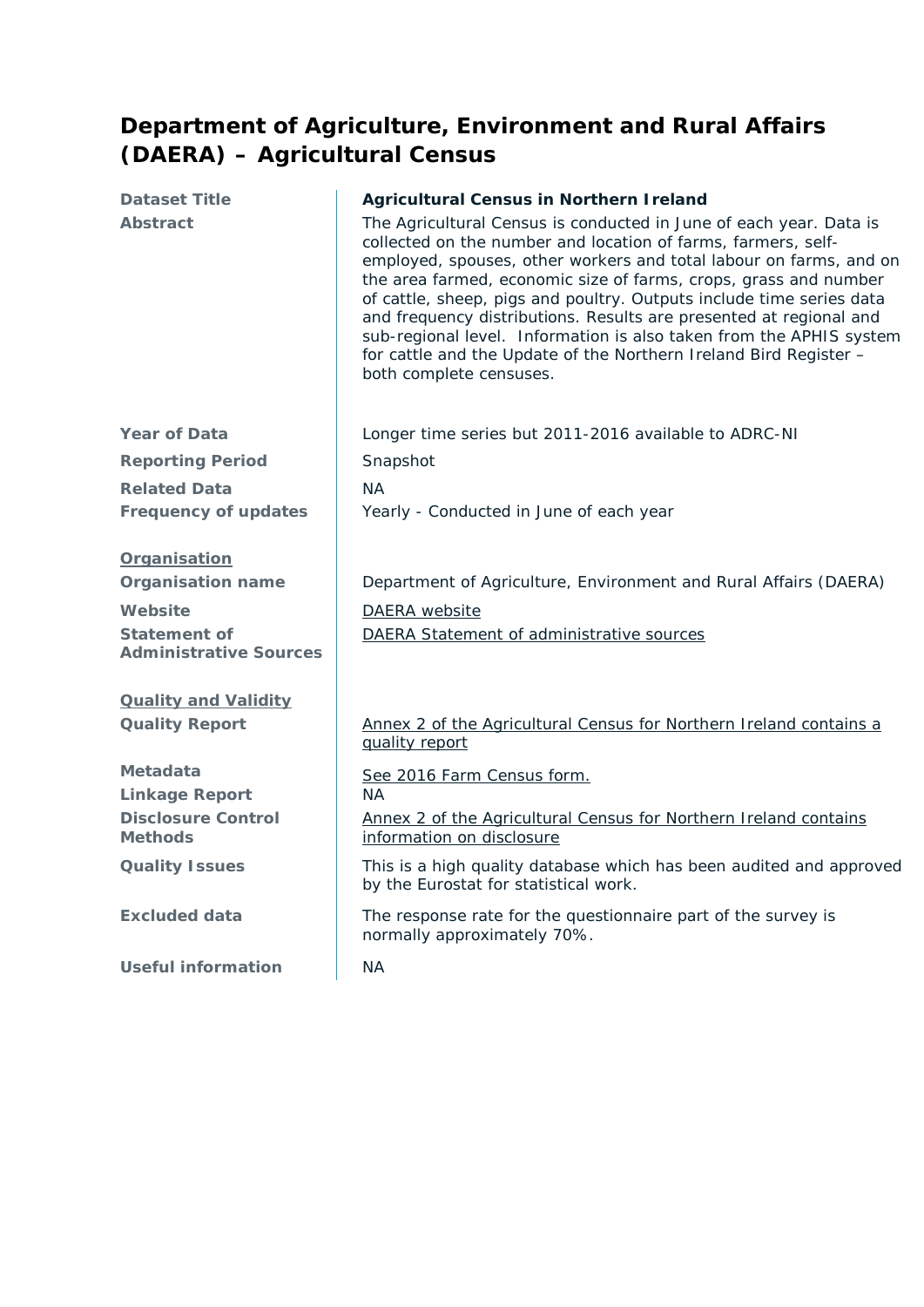### <span id="page-8-0"></span>**Department of Agriculture, Environment and Rural Affairs (DAERA) – Environmental Records**

| <b>Dataset Title</b>                                 | <b>Environmental Records</b>                                                                                                                                                                                                                                                                                                                                                                                                                                                                                                                                      |
|------------------------------------------------------|-------------------------------------------------------------------------------------------------------------------------------------------------------------------------------------------------------------------------------------------------------------------------------------------------------------------------------------------------------------------------------------------------------------------------------------------------------------------------------------------------------------------------------------------------------------------|
| <b>Abstract</b>                                      | Local air quality information is collected at 18 sites across<br>Northern Ireland. AirqualityNI gives live local air quality<br>information. Levels of air pollutants are given a number on the Air<br>Quality Index from 1 (low levels of pollutants) to 10 (high levels).<br>The Northern Ireland Environment Agency (NIEA) monitors river<br>quality at over 540 sites in NI, covering 5,500km. Lakes over 50<br>hectares in area are also monitored regularly. This monitoring<br>includes chemical and biological indicators of ecological water<br>quality. |
| <b>Year of Data</b>                                  | 1986 to present                                                                                                                                                                                                                                                                                                                                                                                                                                                                                                                                                   |
| <b>Reporting Period</b>                              | Ongoing                                                                                                                                                                                                                                                                                                                                                                                                                                                                                                                                                           |
| <b>Related Data</b>                                  | <b>NA</b>                                                                                                                                                                                                                                                                                                                                                                                                                                                                                                                                                         |
| <b>Frequency of updates</b>                          | Ongoing                                                                                                                                                                                                                                                                                                                                                                                                                                                                                                                                                           |
| <b>Organisation</b>                                  |                                                                                                                                                                                                                                                                                                                                                                                                                                                                                                                                                                   |
| <b>Organisation name</b>                             | Department of Agriculture, Environment and Rural Affairs<br>(DAERA)                                                                                                                                                                                                                                                                                                                                                                                                                                                                                               |
| Website                                              | DAERA website                                                                                                                                                                                                                                                                                                                                                                                                                                                                                                                                                     |
| <b>Statement of</b><br><b>Administrative Sources</b> | DAERA Statement of administrative sources                                                                                                                                                                                                                                                                                                                                                                                                                                                                                                                         |
| <b>Quality and Validity</b>                          |                                                                                                                                                                                                                                                                                                                                                                                                                                                                                                                                                                   |
| <b>Quality Report</b>                                | <b>NA</b>                                                                                                                                                                                                                                                                                                                                                                                                                                                                                                                                                         |
| <b>Metadata</b>                                      | List of variables can be requested from RSU                                                                                                                                                                                                                                                                                                                                                                                                                                                                                                                       |
| <b>Linkage Report</b>                                | <b>NA</b>                                                                                                                                                                                                                                                                                                                                                                                                                                                                                                                                                         |
| <b>Disclosure Control</b><br><b>Methods</b>          | <b>NA</b>                                                                                                                                                                                                                                                                                                                                                                                                                                                                                                                                                         |
| <b>Quality Issues</b>                                | <b>NA</b>                                                                                                                                                                                                                                                                                                                                                                                                                                                                                                                                                         |
| <b>Excluded data</b>                                 | The data is publicly available.                                                                                                                                                                                                                                                                                                                                                                                                                                                                                                                                   |
| <b>Useful information</b>                            | Air quality in Northern Ireland                                                                                                                                                                                                                                                                                                                                                                                                                                                                                                                                   |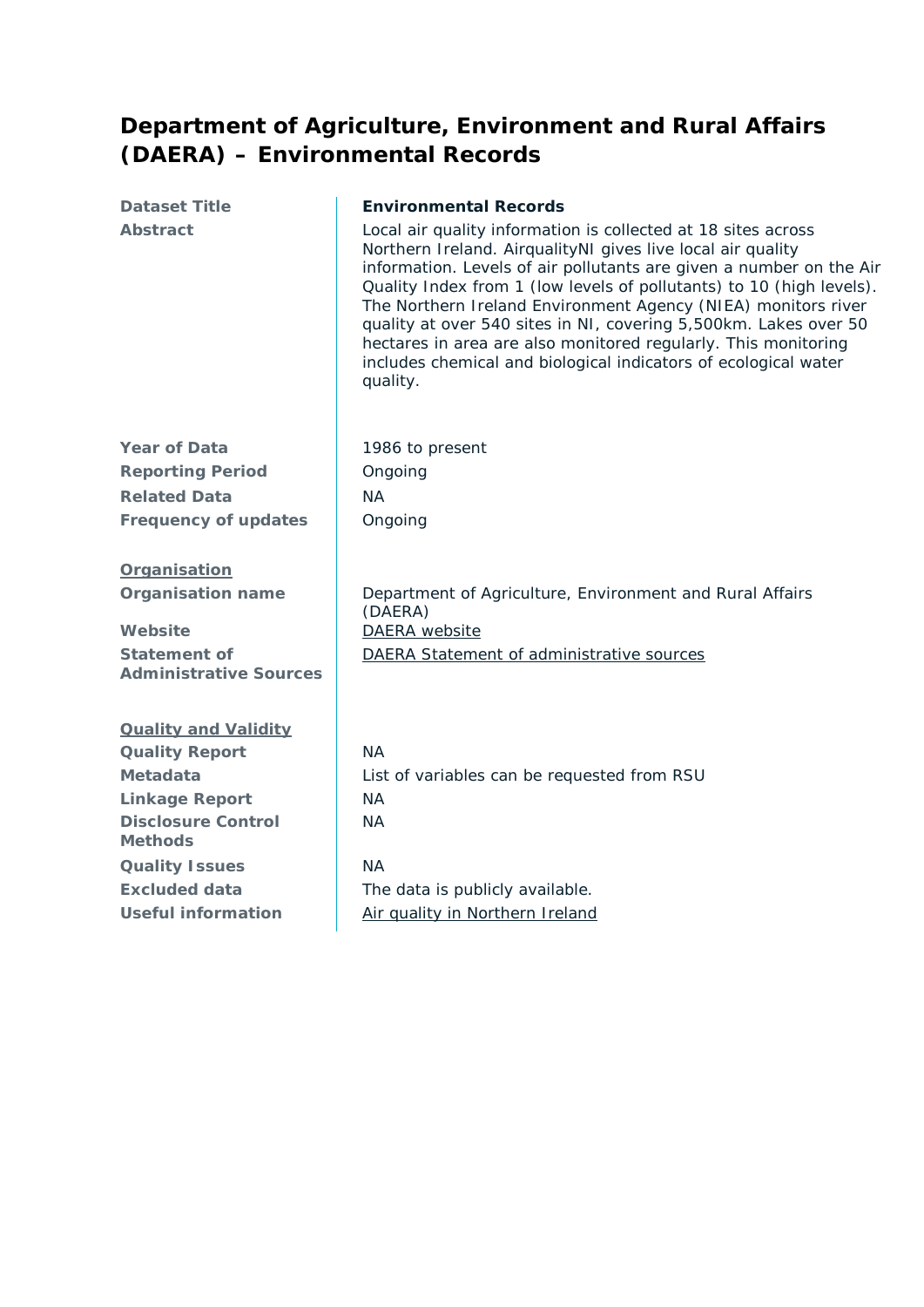# <span id="page-9-0"></span> **Department for Economy (DfE) – Higher Education Enrolments**

| <b>Dataset Title</b><br><b>Abstract</b> | <b>Higher Education Enrolments</b><br>The statistical bulletin is produced by the Department using data<br>collected by the Higher Education Statistics Agency (HESA). The<br>statistics provide details of Northern Ireland (NI) domiciled students<br>enrolled at UK Higher Education Institutions (HEIs) and details of all<br>students enrolled at NI HEIs for each academic year. The Higher<br>Education Statistics Agency (HESA) is the official agency for the<br>collection of information on publicly funded Higher Education<br>institutions in the UK. Higher Education institutions include all publicly<br>funded universities. HESA data do not include enrolments at Further<br>Education colleges in NI or GB, or enrolments at institutions in the |
|-----------------------------------------|----------------------------------------------------------------------------------------------------------------------------------------------------------------------------------------------------------------------------------------------------------------------------------------------------------------------------------------------------------------------------------------------------------------------------------------------------------------------------------------------------------------------------------------------------------------------------------------------------------------------------------------------------------------------------------------------------------------------------------------------------------------------|
|                                         | Republic of Ireland.                                                                                                                                                                                                                                                                                                                                                                                                                                                                                                                                                                                                                                                                                                                                                 |
| <b>Year of Data</b>                     | 2015/16                                                                                                                                                                                                                                                                                                                                                                                                                                                                                                                                                                                                                                                                                                                                                              |
| <b>Reporting Period</b>                 | Academic Years 2006/07 to 2015/16                                                                                                                                                                                                                                                                                                                                                                                                                                                                                                                                                                                                                                                                                                                                    |
| <b>Related Data</b>                     | Higher education qualifications, Destinations of leavers from higher                                                                                                                                                                                                                                                                                                                                                                                                                                                                                                                                                                                                                                                                                                 |
| <b>Frequency of updates</b>             | education<br>Yearly                                                                                                                                                                                                                                                                                                                                                                                                                                                                                                                                                                                                                                                                                                                                                  |
| Organisation                            |                                                                                                                                                                                                                                                                                                                                                                                                                                                                                                                                                                                                                                                                                                                                                                      |
| <b>Organisation name</b>                | Department for the Economy                                                                                                                                                                                                                                                                                                                                                                                                                                                                                                                                                                                                                                                                                                                                           |
| Website                                 | https://www.economy-ni.gov.uk/                                                                                                                                                                                                                                                                                                                                                                                                                                                                                                                                                                                                                                                                                                                                       |
| <b>Statement of</b>                     | Statement of administrative sources                                                                                                                                                                                                                                                                                                                                                                                                                                                                                                                                                                                                                                                                                                                                  |
| <b>Administrative Sources</b>           |                                                                                                                                                                                                                                                                                                                                                                                                                                                                                                                                                                                                                                                                                                                                                                      |
| <b>Quality and Validity</b>             |                                                                                                                                                                                                                                                                                                                                                                                                                                                                                                                                                                                                                                                                                                                                                                      |
| <b>Quality Report</b>                   | <b>Quality report for Northern Ireland Higher Education Enrolments</b>                                                                                                                                                                                                                                                                                                                                                                                                                                                                                                                                                                                                                                                                                               |
| <b>Metadata</b>                         | <b>Statistical Bulletin</b><br>NA                                                                                                                                                                                                                                                                                                                                                                                                                                                                                                                                                                                                                                                                                                                                    |
| <b>Linkage Report</b>                   | NA                                                                                                                                                                                                                                                                                                                                                                                                                                                                                                                                                                                                                                                                                                                                                                   |
| <b>Disclosure Control</b>               | <b>None</b>                                                                                                                                                                                                                                                                                                                                                                                                                                                                                                                                                                                                                                                                                                                                                          |
| <b>Methods</b>                          |                                                                                                                                                                                                                                                                                                                                                                                                                                                                                                                                                                                                                                                                                                                                                                      |
| <b>Quality Issues</b>                   | Information detailed in this release has been quality assured by HESA                                                                                                                                                                                                                                                                                                                                                                                                                                                                                                                                                                                                                                                                                                |
|                                         | prior to release.                                                                                                                                                                                                                                                                                                                                                                                                                                                                                                                                                                                                                                                                                                                                                    |
| <b>Excluded data</b>                    | Students who leave within two weeks of their instance start date, or                                                                                                                                                                                                                                                                                                                                                                                                                                                                                                                                                                                                                                                                                                 |
|                                         | anniversary of their start date, and are on a course of more than two                                                                                                                                                                                                                                                                                                                                                                                                                                                                                                                                                                                                                                                                                                |
|                                         | weeks duration, are not included in the published data. Also excluded                                                                                                                                                                                                                                                                                                                                                                                                                                                                                                                                                                                                                                                                                                |
|                                         | are: dormant students (those who have suspended study but have<br>not formally de-registered); incoming visiting and exchange students;                                                                                                                                                                                                                                                                                                                                                                                                                                                                                                                                                                                                                              |
|                                         | postdoctoral student instances; instances where the whole of the                                                                                                                                                                                                                                                                                                                                                                                                                                                                                                                                                                                                                                                                                                     |
|                                         | programme of study is outside of the UK; instances where the                                                                                                                                                                                                                                                                                                                                                                                                                                                                                                                                                                                                                                                                                                         |
|                                         | student has spent or will spend, more than 8 weeks in the UK but the                                                                                                                                                                                                                                                                                                                                                                                                                                                                                                                                                                                                                                                                                                 |
|                                         | study programme is primarily outside the UK; National College for                                                                                                                                                                                                                                                                                                                                                                                                                                                                                                                                                                                                                                                                                                    |
|                                         | Teaching and Leadership (NCTL) Subject Knowledge Enhancement                                                                                                                                                                                                                                                                                                                                                                                                                                                                                                                                                                                                                                                                                                         |
|                                         | (SKE) student instances; students on sabbatical; and writing-up                                                                                                                                                                                                                                                                                                                                                                                                                                                                                                                                                                                                                                                                                                      |
|                                         | students.                                                                                                                                                                                                                                                                                                                                                                                                                                                                                                                                                                                                                                                                                                                                                            |
| <b>Useful information</b>               | <b>NA</b>                                                                                                                                                                                                                                                                                                                                                                                                                                                                                                                                                                                                                                                                                                                                                            |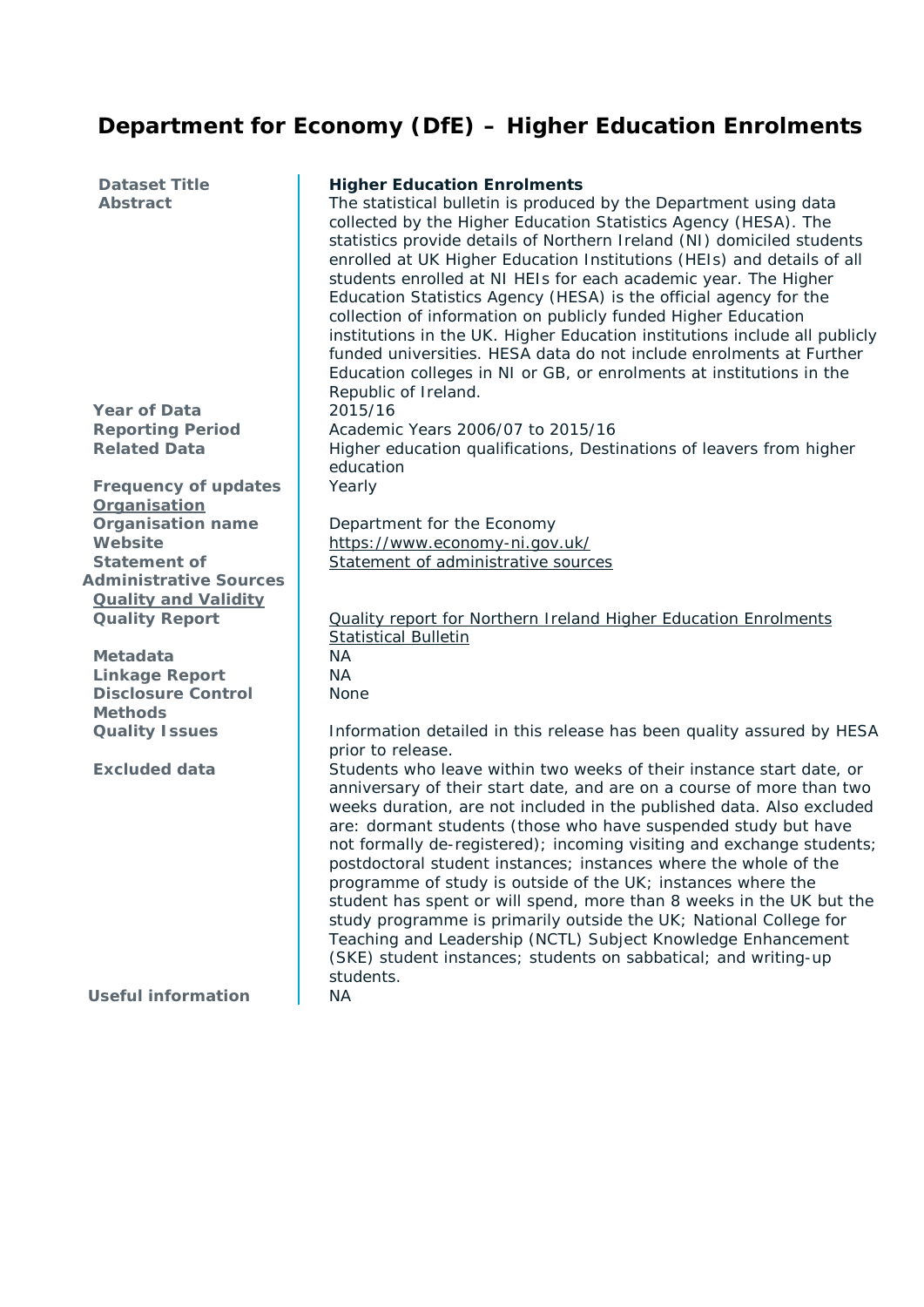### <span id="page-10-0"></span>**Department for Economy (DfE) – Higher Education Qualifications**

| <b>Dataset Title</b>                                           | <b>Higher Education Qualifications</b>                                                                                                                                                                                                                                                                                                                                                |
|----------------------------------------------------------------|---------------------------------------------------------------------------------------------------------------------------------------------------------------------------------------------------------------------------------------------------------------------------------------------------------------------------------------------------------------------------------------|
| <b>Abstract</b>                                                | The statistical bulletin is produced by the Department using<br>data collected by the Higher Education Statistics Agency<br>(HESA). The statistics provide details of qualifications obtained<br>by NI domiciled students on Higher Education (HE) courses at<br>Higher Education Institutions (HEIs) in the UK, and students on<br>HE courses at HEIs in NI, for each academic year. |
| <b>Year of Data</b>                                            | 2015/16                                                                                                                                                                                                                                                                                                                                                                               |
| <b>Reporting Period</b>                                        | Academic Years 2006/07 to 2015/16                                                                                                                                                                                                                                                                                                                                                     |
| <b>Related Data</b>                                            | Higher education enrolments, Destinations of leavers from<br>higher education                                                                                                                                                                                                                                                                                                         |
| <b>Frequency of updates</b>                                    | Yearly                                                                                                                                                                                                                                                                                                                                                                                |
| Organisation                                                   |                                                                                                                                                                                                                                                                                                                                                                                       |
| <b>Organisation name</b>                                       | Department for the Economy                                                                                                                                                                                                                                                                                                                                                            |
| Website                                                        | https://www.economy-ni.gov.uk/                                                                                                                                                                                                                                                                                                                                                        |
| <b>Statement of</b><br><b>Administrative</b><br><b>Sources</b> | Statement of administrative sources                                                                                                                                                                                                                                                                                                                                                   |
| <b>Quality and Validity</b>                                    |                                                                                                                                                                                                                                                                                                                                                                                       |
| <b>Quality Report</b>                                          | <b>Quality report for Northern Ireland Higher Education</b><br><b>Qualifications Statistical Bulletin</b>                                                                                                                                                                                                                                                                             |
| Metadata                                                       | $- -$                                                                                                                                                                                                                                                                                                                                                                                 |
| <b>Linkage Report</b>                                          | <b>NA</b>                                                                                                                                                                                                                                                                                                                                                                             |
| <b>Disclosure Control</b><br><b>Methods</b>                    | None                                                                                                                                                                                                                                                                                                                                                                                  |
| <b>Quality Issues</b>                                          | Information detailed in this release has been quality assured<br>by HESA prior to release.                                                                                                                                                                                                                                                                                            |
| <b>Excluded data</b>                                           | Incoming visiting and exchange students are excluded from<br>this population.                                                                                                                                                                                                                                                                                                         |
| <b>Useful information</b>                                      | <b>NA</b>                                                                                                                                                                                                                                                                                                                                                                             |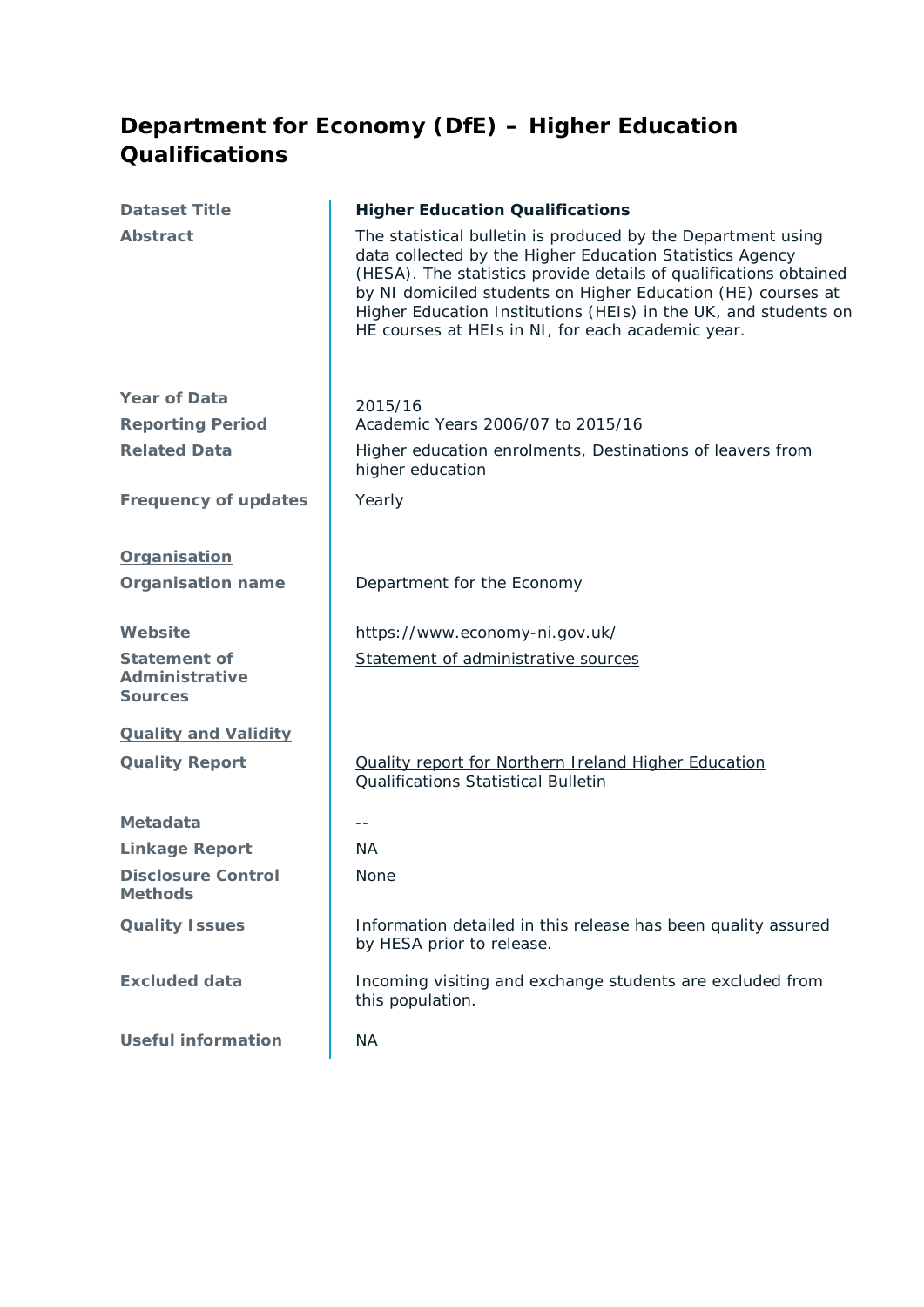# <span id="page-11-0"></span>**Department for Economy (DfE) – Destination of Leavers**

| <b>Dataset Title</b><br><b>Abstract</b>                                                                               | <b>Destinations of Leavers from Higher Education</b><br>The statistical bulletin is produced by the Department using data<br>collected by the Higher Education Statistics Agency (HESA). The<br>bulletins provide details of the destination of leavers from Higher<br>Education (HE) who obtained qualifications at NI Higher Education<br>Institutions (HEIs), and NI domiciled students who obtained<br>qualifications at a UK HEI, for each academic year.                                                                                                                                                                                                                                            |
|-----------------------------------------------------------------------------------------------------------------------|-----------------------------------------------------------------------------------------------------------------------------------------------------------------------------------------------------------------------------------------------------------------------------------------------------------------------------------------------------------------------------------------------------------------------------------------------------------------------------------------------------------------------------------------------------------------------------------------------------------------------------------------------------------------------------------------------------------|
| <b>Year of Data</b><br><b>Reporting Period</b><br><b>Related Data</b><br><b>Frequency of updates</b>                  | 2015/16<br>Academic Year 2015/16<br>Higher education qualifications, Higher education enrolments<br>Yearly                                                                                                                                                                                                                                                                                                                                                                                                                                                                                                                                                                                                |
| Organisation<br><b>Organisation name</b><br>Website<br><b>Statement of</b><br><b>Administrative</b><br><b>Sources</b> | Department for the Economy<br>https://www.economy-ni.gov.uk/<br>Statement of administrative sources                                                                                                                                                                                                                                                                                                                                                                                                                                                                                                                                                                                                       |
| <b>Quality and Validity</b><br><b>Quality Report</b>                                                                  | <b>Quality report for Northern Ireland Destinations of Leavers from</b><br><b>Higher Education Statistical Bulletin</b>                                                                                                                                                                                                                                                                                                                                                                                                                                                                                                                                                                                   |
| <b>Metadata</b>                                                                                                       | $- -$                                                                                                                                                                                                                                                                                                                                                                                                                                                                                                                                                                                                                                                                                                     |
| <b>Linkage Report</b>                                                                                                 | <b>NA</b>                                                                                                                                                                                                                                                                                                                                                                                                                                                                                                                                                                                                                                                                                                 |
| <b>Disclosure Control</b><br><b>Methods</b>                                                                           | <b>None</b>                                                                                                                                                                                                                                                                                                                                                                                                                                                                                                                                                                                                                                                                                               |
| <b>Quality Issues</b>                                                                                                 | Information detailed in this release has been quality assured by<br>HESA prior to release.                                                                                                                                                                                                                                                                                                                                                                                                                                                                                                                                                                                                                |
| <b>Excluded data</b>                                                                                                  | The population of the DLHE bulletin dos not represent the full<br>cohort of leavers during the reporting period; examples of those<br>excluded from the target population are as follows; leavers<br>qualifying with professional qualifications (e.g. Associate<br>membership or membership of a body such as the Institute of<br>Bankers) or undergraduate diplomas and certificates (other than<br>foundation degrees, HND, DipHE, HNC and CertHE); non EU<br>domiciled leavers; and leavers whose mode of study was recorded<br>as dormant during the reporting period. (This will include, for<br>example, students submitting a thesis and students retaking<br>exams during the reporting period). |
| <b>Useful information</b>                                                                                             | <b>NA</b>                                                                                                                                                                                                                                                                                                                                                                                                                                                                                                                                                                                                                                                                                                 |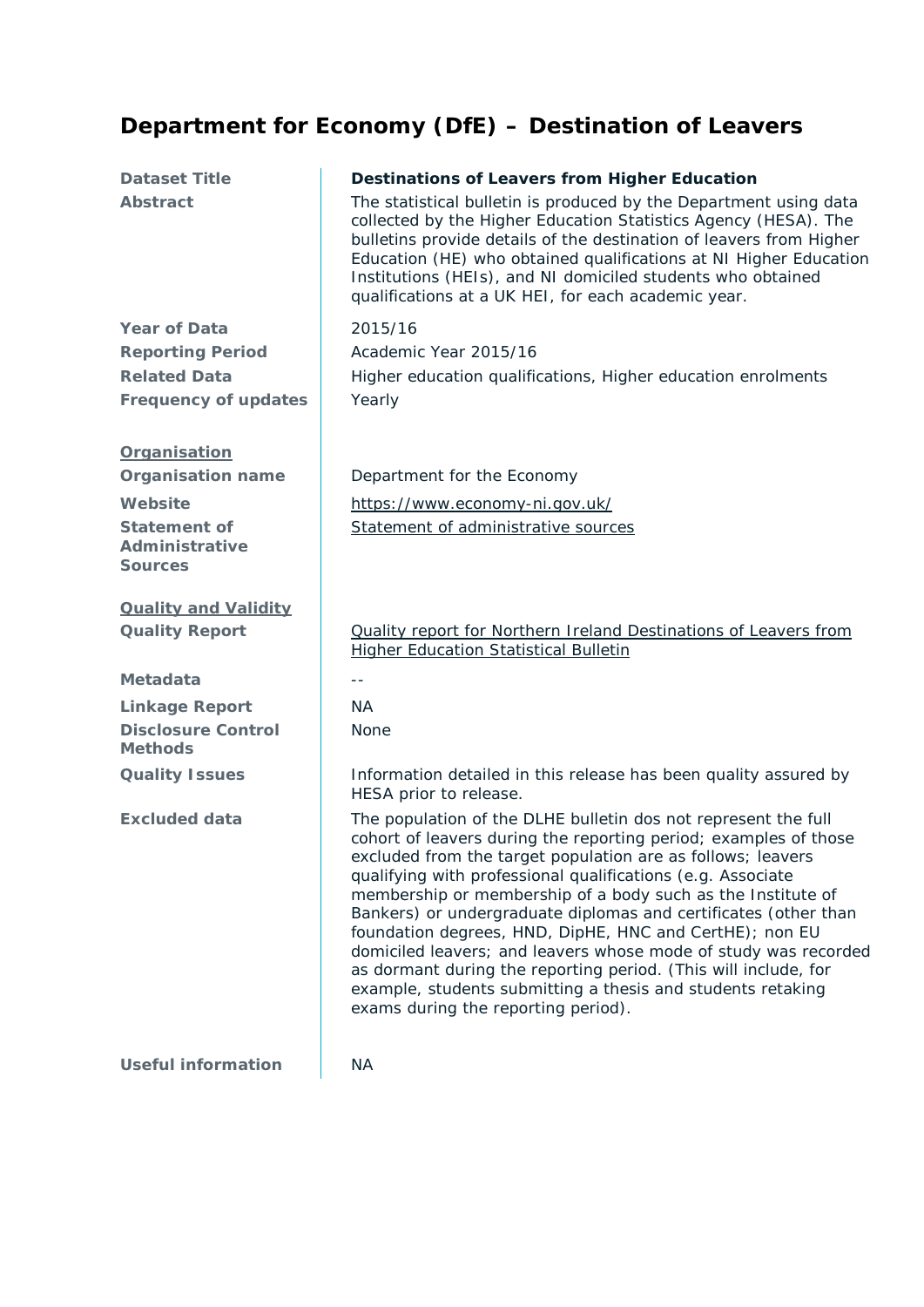### <span id="page-12-0"></span>**Electoral Office Northern Ireland (EONI)**

**Dataset Title Electoral Register** Abstract **The register of electors (sometimes called the 'electoral roll') is** a list of the names and addresses of everyone in Northern Ireland who is registered to vote. It's also used by credit reference agencies to check applications for credit. Once a person is registered, they will be able to vote in various types of election: UK Parliament (General Election), European Parliament, local government and the Northern Ireland Assembly. The Register is continually updated using information obtained from electors and various organisations such as government bodies and schools. **Year of Data** 2013-2016 **Reporting Period C** Ongoing **Related Data** NA **Frequency of updates** | 1 December each year. **Organisation Organisation name Electoral Office Northern Ireland Website** http://www.eoni.org.uk/ **Statement of Administrative Sources** NA **Quality and Validity Quality Report [Use of your personal data](http://www.eoni.org.uk/Utility/About-EONI/Use-of-your-personal-data) Metadata** List of variables can be requested from RSU **Linkage Report** NA **Disclosure Control Methods** None **Quality Issues** The quality of the data is very good as it is generated directly from the official record of the Electoral Register. **Excluded data** Two thirds of those listed on the full Register choose to have their details omitted from the edited version.

Useful information **Updates to the Register are published on the first working day** of each month. Statistics available by ward, parliamentary electorate and Local Government electorate.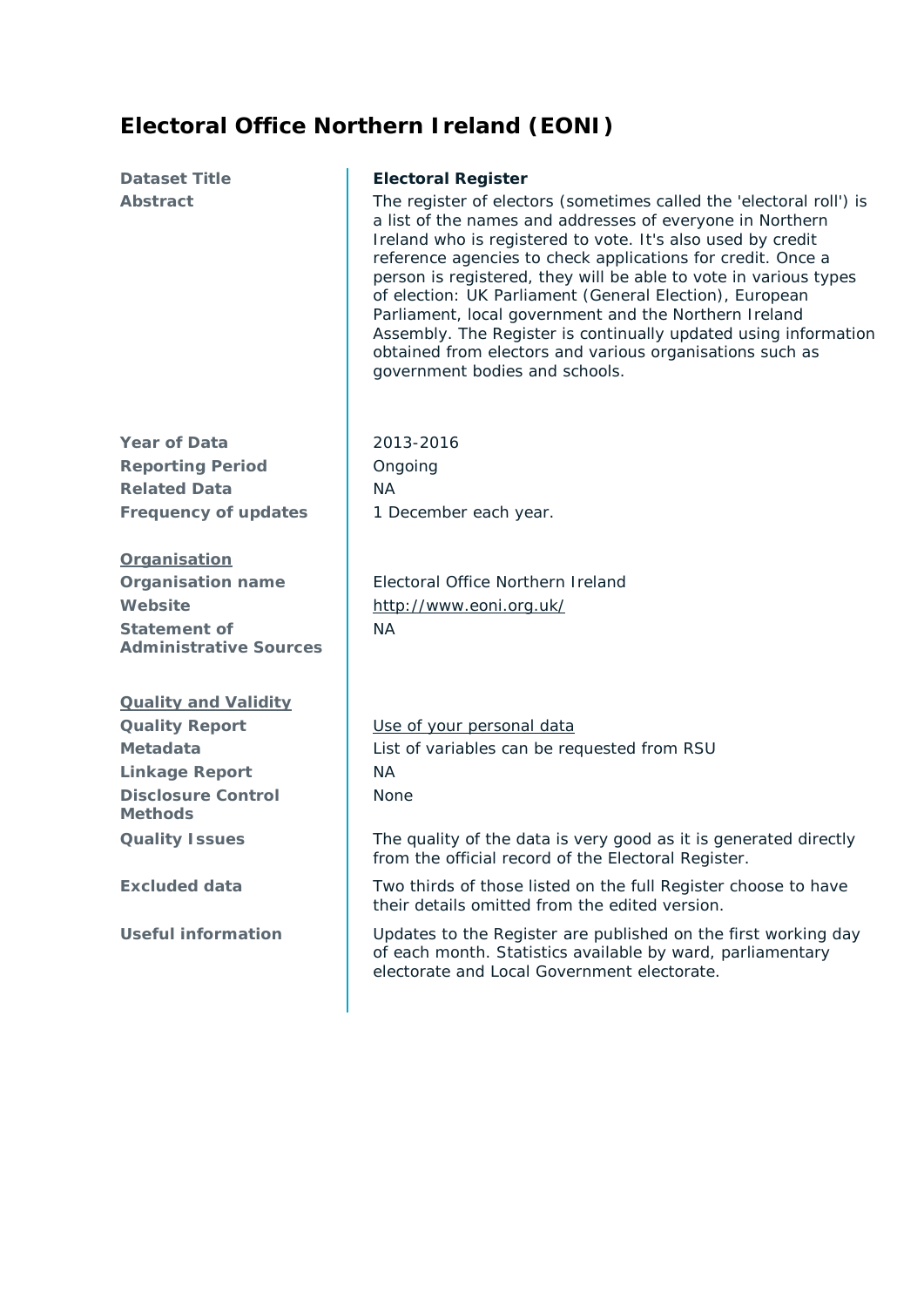### <span id="page-13-0"></span>**Department for Communities (DfC)**

**Reporting Period** Quarterly **Related Data** NA **Frequency of updates** Quarterly

#### **Organisation**

**Website** [DfC website](https://www.communities-ni.gov.uk/topics/benefits-statistics) **Statement of Administrative Sources**

**Quality and Validity**

**Linkage Report** NA **Disclosure Control Methods**

**Useful information** NA

#### **Dataset Title Benefits Statistics**

Abstract **Benefits statistics provides an up to date and concise overview of** the main benefits administered by the Department for Communities.

**Year of Data Longer time series but 2011-2016 available to ADRC-NI** 

**Organisation name** | Department for Communities (DfC) [Analytical Services statement of administrative sources](https://www.communities-ni.gov.uk/publications/analytical-services-statement-administrative-sources)

#### **Quality Report** Notes in Benefits Statistics Summary Publication contains [information on quality](https://www.communities-ni.gov.uk/publications/benefits-statistics-summary-publication-national-statistics-february-2017)

**Metadata** List of variables can be requested from RSU

[Notes in Benefits Statistics Summary Publication contains](https://www.communities-ni.gov.uk/publications/benefits-statistics-summary-publication-national-statistics-february-2017)  [information on disclosure](https://www.communities-ni.gov.uk/publications/benefits-statistics-summary-publication-national-statistics-february-2017)

**Quality Issues** All statistics are based on 100% extracts from the benefit administrative systems

**Excluded data Benefit statistics provide definitive numbers of people claiming** benefits in Northern Ireland and includes people in paid receipt of the benefit and those where entitlement has been suspended and recipients (people actually in paid receipt of the benefit).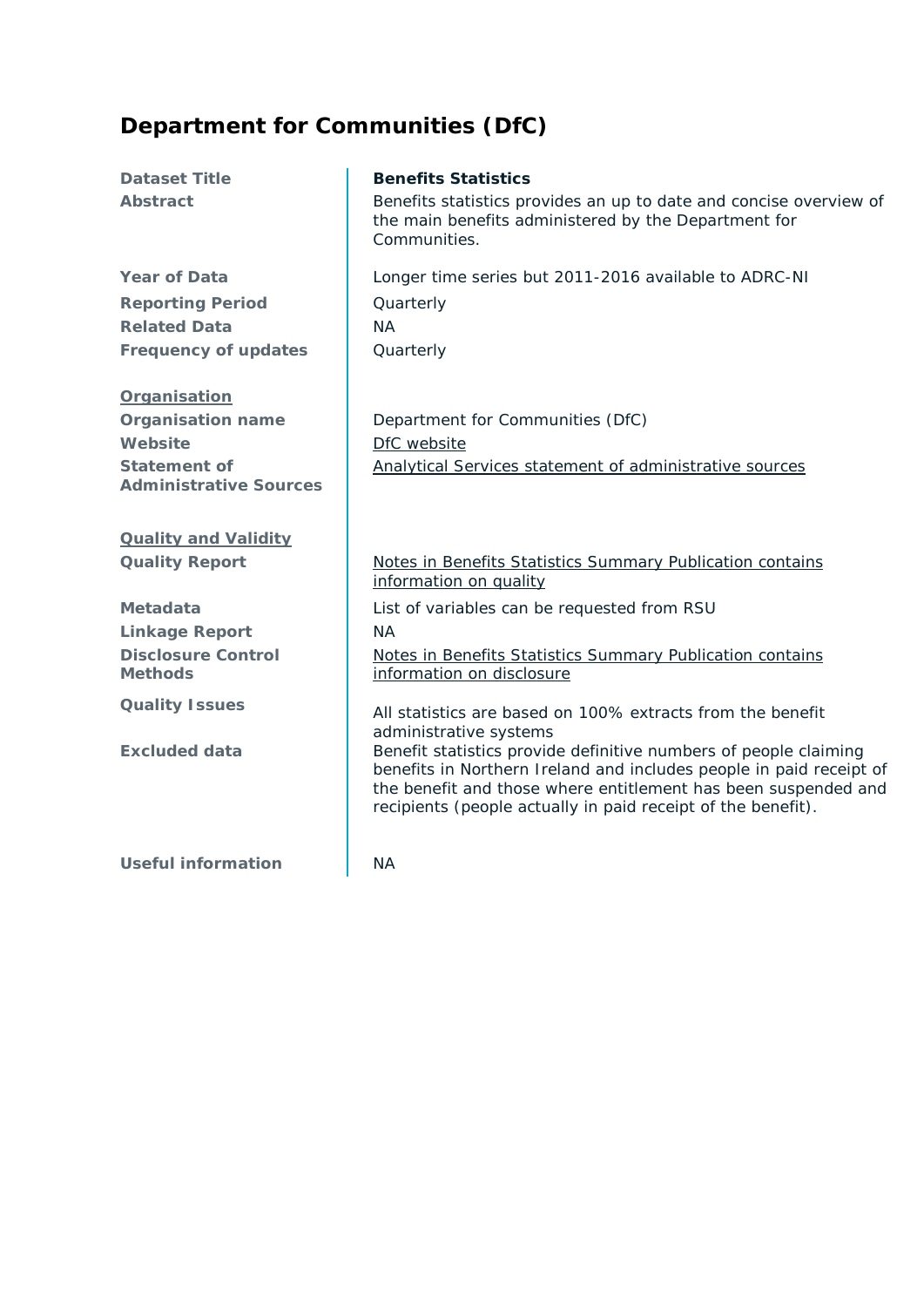### <span id="page-14-0"></span>**Department for Infrastructure (DfI)**

| <b>Dataset Title</b>                                                                                        | <b>Planning Records Database</b>                                                                                                                                                                                                                                                                                                                                                              |
|-------------------------------------------------------------------------------------------------------------|-----------------------------------------------------------------------------------------------------------------------------------------------------------------------------------------------------------------------------------------------------------------------------------------------------------------------------------------------------------------------------------------------|
| <b>Abstract</b>                                                                                             | This dataset provides an overall view of planning activity across<br>NI. It provides summary statistical information on council<br>progress across the 3 new statutory targets for major<br>development applications, local development applications and<br>enforcement cases as laid out in the Local Government<br>(Performance Indicators and Standards) Order (Northern<br>Ireland) 2015. |
| <b>Year of Data</b>                                                                                         | Longer time series but 2011-2016 available to ADRC-NI                                                                                                                                                                                                                                                                                                                                         |
| <b>Reporting Period</b>                                                                                     | Financial                                                                                                                                                                                                                                                                                                                                                                                     |
| <b>Related Data</b>                                                                                         | <b>NA</b>                                                                                                                                                                                                                                                                                                                                                                                     |
| <b>Frequency of updates</b>                                                                                 | Annually                                                                                                                                                                                                                                                                                                                                                                                      |
| Organisation<br><b>Organisation name</b><br>Website<br><b>Statement of</b><br><b>Administrative Sources</b> | Department for Infrastructure (DfI)<br>DfI website<br>Dfl Code of Practice for Official Statistics - supporting<br>statements                                                                                                                                                                                                                                                                 |
| <b>Quality and Validity</b>                                                                                 |                                                                                                                                                                                                                                                                                                                                                                                               |
| <b>Quality Report</b>                                                                                       | User quidance of the Northern Ireland Planning Statistics<br>contains a quality assessment                                                                                                                                                                                                                                                                                                    |
| Metadata                                                                                                    | List of variables can be requested from RSU                                                                                                                                                                                                                                                                                                                                                   |
| <b>Linkage Report</b>                                                                                       | <b>NA</b>                                                                                                                                                                                                                                                                                                                                                                                     |
| <b>Disclosure Control</b><br><b>Methods</b>                                                                 | <b>NA</b>                                                                                                                                                                                                                                                                                                                                                                                     |
| <b>Quality Issues</b>                                                                                       | User quidance of the Northern Ireland Planning Statistics<br>contains a quality assessment                                                                                                                                                                                                                                                                                                    |
| <b>Excluded data</b>                                                                                        | Certificates of Lawful Use or Development (CLUDs), either<br>proposed or existing, have not been included in the Official<br>Statistics bulletin since 2012/13. These are not actually<br>applications for planning permission.                                                                                                                                                               |
| <b>Useful information</b>                                                                                   | <b>NA</b>                                                                                                                                                                                                                                                                                                                                                                                     |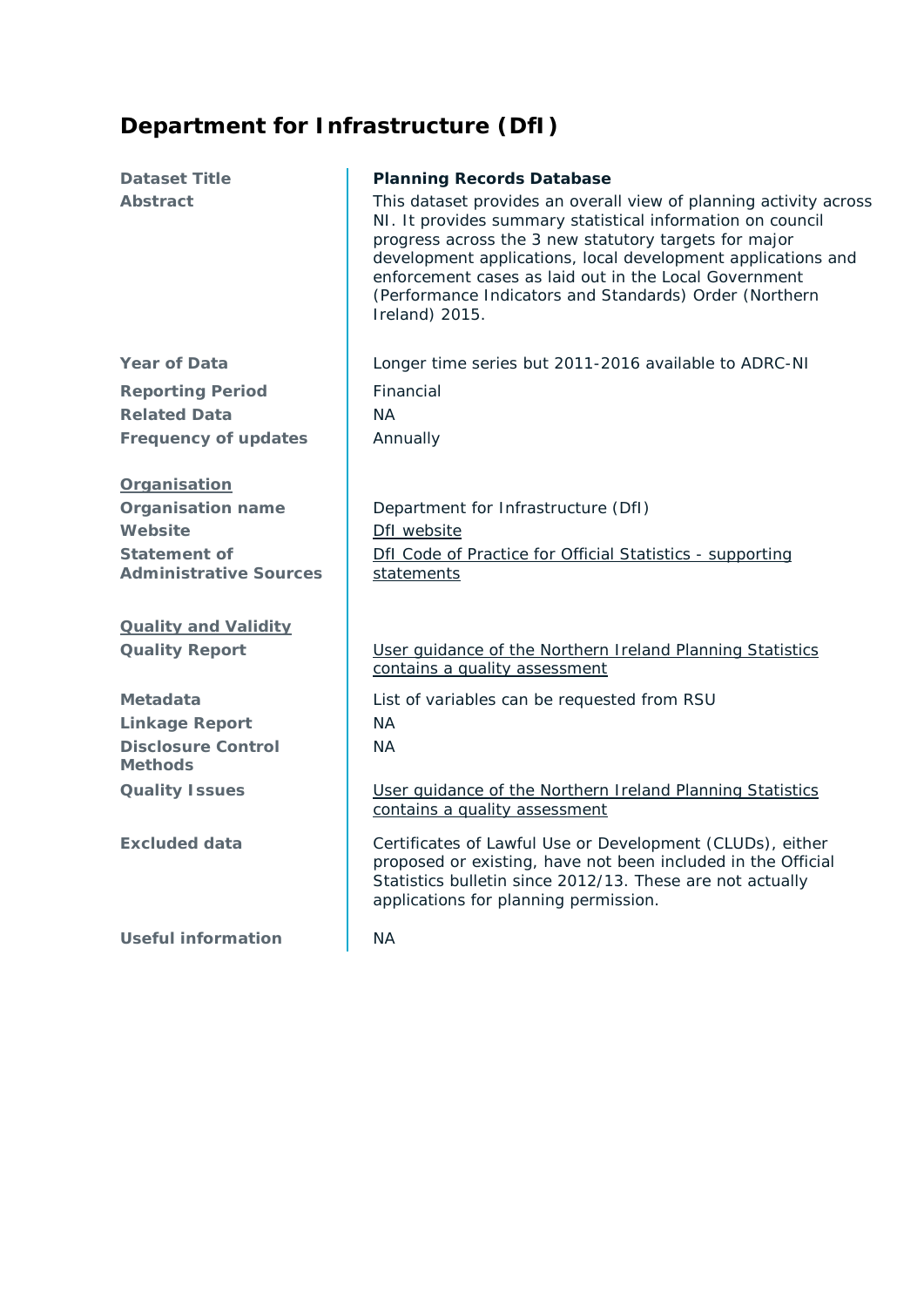### <span id="page-15-0"></span>**Department of Education (DE) – School Census**

| <b>Dataset Title</b><br><b>Abstract</b>                                                                     | <b>School Census</b>                                                                                                                                                                                                                                                                                                                                                                                                                                                                                                 |
|-------------------------------------------------------------------------------------------------------------|----------------------------------------------------------------------------------------------------------------------------------------------------------------------------------------------------------------------------------------------------------------------------------------------------------------------------------------------------------------------------------------------------------------------------------------------------------------------------------------------------------------------|
| <b>Year of Data</b>                                                                                         | The Department of Education Northern Ireland (DENI) collects<br>data annually from schools at the end of the first full working<br>week in October. The data collection covers school enrolments<br>and attendance and is collectively referred to as the Schools<br>Census. DENI collects enrolment data from all primary, post-<br>primary (secondary), special, nursery, hospital, independent,<br>voluntary and pre-school centres in Northern Ireland.<br>Longer time series but 2010-2016 available to ADRC-NI |
| <b>Reporting Period</b>                                                                                     | Data collected in October is available at summary level in<br>December and at detailed level in the following February.                                                                                                                                                                                                                                                                                                                                                                                              |
| <b>Related Data</b>                                                                                         | <b>NA</b>                                                                                                                                                                                                                                                                                                                                                                                                                                                                                                            |
| <b>Frequency of updates</b>                                                                                 | Annually                                                                                                                                                                                                                                                                                                                                                                                                                                                                                                             |
| <b>Organisation</b><br><b>Organisation name</b><br>Website<br>Statement of<br><b>Administrative Sources</b> | Department of Education (DE)<br>DE website<br>DE Statement of Administrative Sources                                                                                                                                                                                                                                                                                                                                                                                                                                 |
| <b>Quality and Validity</b>                                                                                 |                                                                                                                                                                                                                                                                                                                                                                                                                                                                                                                      |
| <b>Quality Report</b>                                                                                       | Enrolments at schools and in funded pre-schools education in<br>Northern                                                                                                                                                                                                                                                                                                                                                                                                                                             |
| <b>Metadata</b>                                                                                             | List of variables found in Enrolments at schools and in funded<br>pre-schools education in Northern                                                                                                                                                                                                                                                                                                                                                                                                                  |
| <b>Linkage Report</b>                                                                                       | <b>NA</b>                                                                                                                                                                                                                                                                                                                                                                                                                                                                                                            |
| <b>Disclosure Control</b><br><b>Methods</b>                                                                 | Disclosure control will be applied when required and<br>appropriate                                                                                                                                                                                                                                                                                                                                                                                                                                                  |
| <b>Quality Issues</b>                                                                                       | The validation programme for the School Census can be found<br>in Annex 1 of Enrolments at schools and in funded pre-schools<br>education in Northern                                                                                                                                                                                                                                                                                                                                                                |
| <b>Excluded data</b>                                                                                        | Coverage of the data is 100% as all funded schools must<br>submit a census return to avail of Departmental funding.                                                                                                                                                                                                                                                                                                                                                                                                  |
| <b>Useful information</b>                                                                                   | <b>NA</b>                                                                                                                                                                                                                                                                                                                                                                                                                                                                                                            |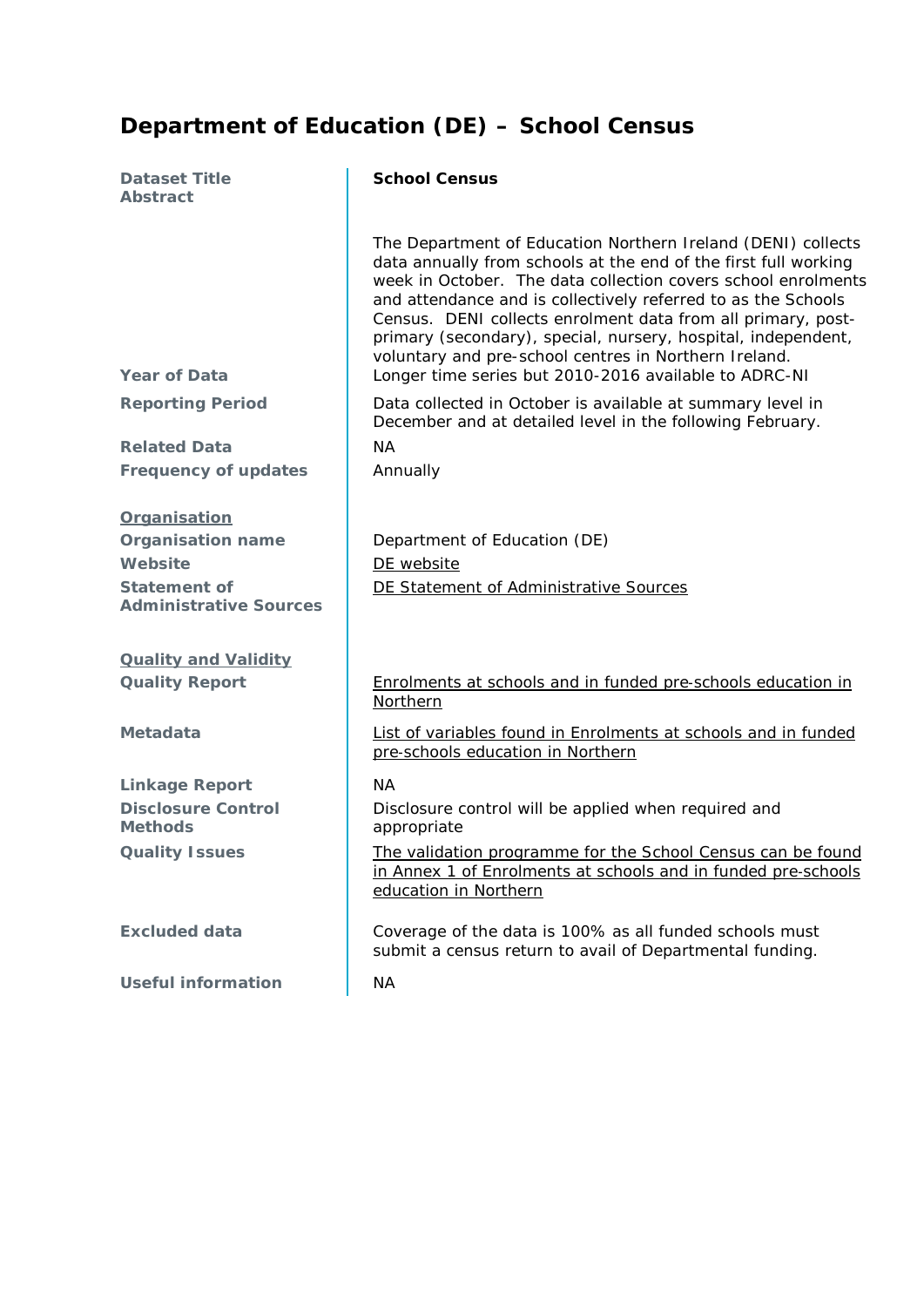### <span id="page-16-0"></span>**Department of Education (DE) – Leaver's Survey**

**Reporting Period** Annually Related Data **School Census Frequency of updates** Annually

#### **Organisation**

**Website** [DE website](https://www.education-ni.gov.uk/) **Statement of Administrative Sources**

**Quality and Validity**

**Linkage Report** NA **Disclosure Control Methods**

#### **Dataset Title School Leaver's Survey**

**Abstract** The Department of Education collects data annually on the highest qualification and destination of Northern Ireland grammar and secondary school leavers.

**Year of Data Longer time series but 2010-2016 available to ADRC-NI** 

**Organisation name Department of Education (DE)** [DE Statement of Administrative Sources](https://www.education-ni.gov.uk/sites/default/files/publications/education/Statement%20of%20Administrative%20Sources%20used%20for%20statistical%20purposes%20rr.pdf)

**Quality Report** Qualifications and Destinations of Northern Ireland School [Leavers](https://www.education-ni.gov.uk/sites/default/files/publications/education/School-leavers-background-quality-report.pdf)

**Metadata [List of variables found in Survey Procedural Guidance](https://www.education-ni.gov.uk/sites/default/files/publications/education/School%20Leavers%20Survey%20Procedural%20Guidance.pdf)** 

Disclosure control will be applied when required and appropriate

**Quality Issues** Qualifications and Destinations of Northern Ireland School [Leavers](https://www.education-ni.gov.uk/sites/default/files/publications/education/School-leavers-background-quality-report.pdf)

**Excluded data** Coverage of the data is 100%.

Useful information **Researchers** are advised to select the qualification and destination variables from the School Leavers Survey and all other variables from the School Census.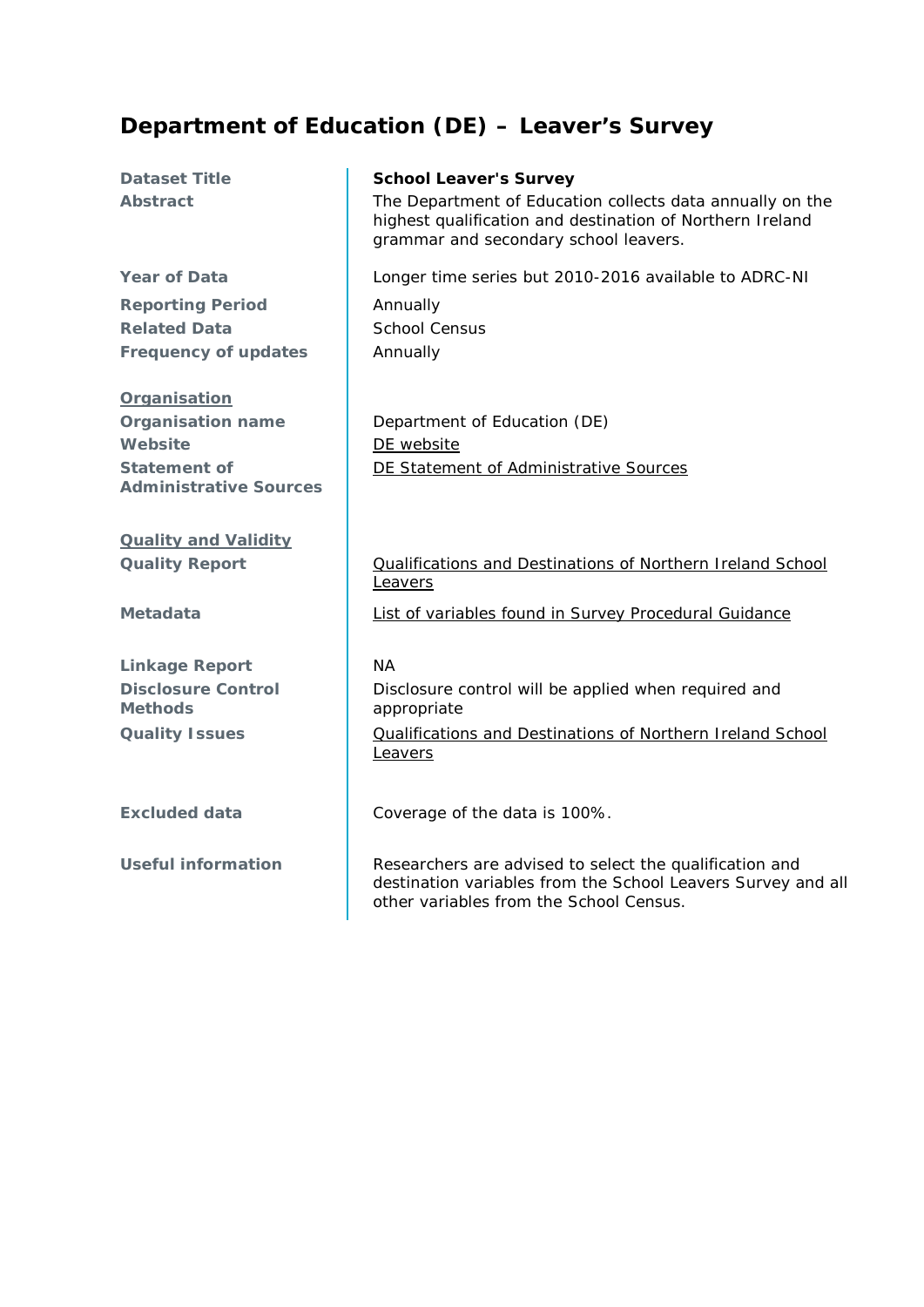# <span id="page-17-0"></span>**Business Services Organisation (BSO) – GP Register**

| <b>Dataset Title</b>                                                                                                                                                                                                          | <b>GP Register (NHAIS)</b>                                                                                                                                                                                                                                                                                                                                                                                                                                                                                                                                                                                                                                                                                                                                                                                                                                      |
|-------------------------------------------------------------------------------------------------------------------------------------------------------------------------------------------------------------------------------|-----------------------------------------------------------------------------------------------------------------------------------------------------------------------------------------------------------------------------------------------------------------------------------------------------------------------------------------------------------------------------------------------------------------------------------------------------------------------------------------------------------------------------------------------------------------------------------------------------------------------------------------------------------------------------------------------------------------------------------------------------------------------------------------------------------------------------------------------------------------|
| <b>Abstract</b>                                                                                                                                                                                                               | The Business Services Organisation has been established to<br>provide a broad range of regional business support functions and<br>specialist professional services to the health and social care sector<br>in Northern Ireland. The BSO Information and Registration Unit<br>includes staff seconded from the Northern Ireland Statistics and<br>Research Agency (NISRA) and highly-skilled staff from within the<br>Family Practitioner Services team. The Unit has a Service Level<br>Agreement (SLA) with the HSC Board which is reviewed on an<br>annual basis to reflect changing customer needs and what can be<br>delivered within resources. The Unit aims to provide support,<br>information and advice to both internal and external customers in<br>relation to the provision of General Medical, Dental, Ophthalmic<br>and Pharmaceutical services. |
| <b>Year of Data</b>                                                                                                                                                                                                           | Longer time series but 2010-2017 available to ADRC-NI                                                                                                                                                                                                                                                                                                                                                                                                                                                                                                                                                                                                                                                                                                                                                                                                           |
| <b>Reporting Period</b>                                                                                                                                                                                                       | Ongoing                                                                                                                                                                                                                                                                                                                                                                                                                                                                                                                                                                                                                                                                                                                                                                                                                                                         |
| <b>Related Data</b>                                                                                                                                                                                                           | <b>General Medical Statistics</b>                                                                                                                                                                                                                                                                                                                                                                                                                                                                                                                                                                                                                                                                                                                                                                                                                               |
| <b>Frequency of updates</b>                                                                                                                                                                                                   | Quarterly (dependant on dataset - some are more frequently,<br>some less particularly for General Medical stats)                                                                                                                                                                                                                                                                                                                                                                                                                                                                                                                                                                                                                                                                                                                                                |
| Organisation<br><b>Organisation name</b><br>Website<br><b>Statement of</b><br><b>Administrative Sources</b>                                                                                                                   | <b>Business Services Organisation (BSO)</b><br>http://www.hscbusiness.hscni.net/<br><b>Statement of Administrative Data Sources</b>                                                                                                                                                                                                                                                                                                                                                                                                                                                                                                                                                                                                                                                                                                                             |
| <b>Quality and Validity</b><br><b>Quality Report</b><br><b>Metadata</b><br><b>Linkage Report</b><br><b>Disclosure Control</b><br><b>Methods</b><br><b>Quality Issues</b><br><b>Excluded data</b><br><b>Useful information</b> | Demographic Data Quality Report - BSO<br><b>BSO Metadata</b><br>Demographic Data Quality Report - BSO<br>Disclosure control will be applied when required and appropriate<br><b>NA</b><br><b>NA</b><br>BSO Research Approval Form will need filled in and signed off<br>before DSA can be submitted. It is useful for BSO to see<br>application/variables at start to ensure all are available for the time<br>frame the project covers.                                                                                                                                                                                                                                                                                                                                                                                                                        |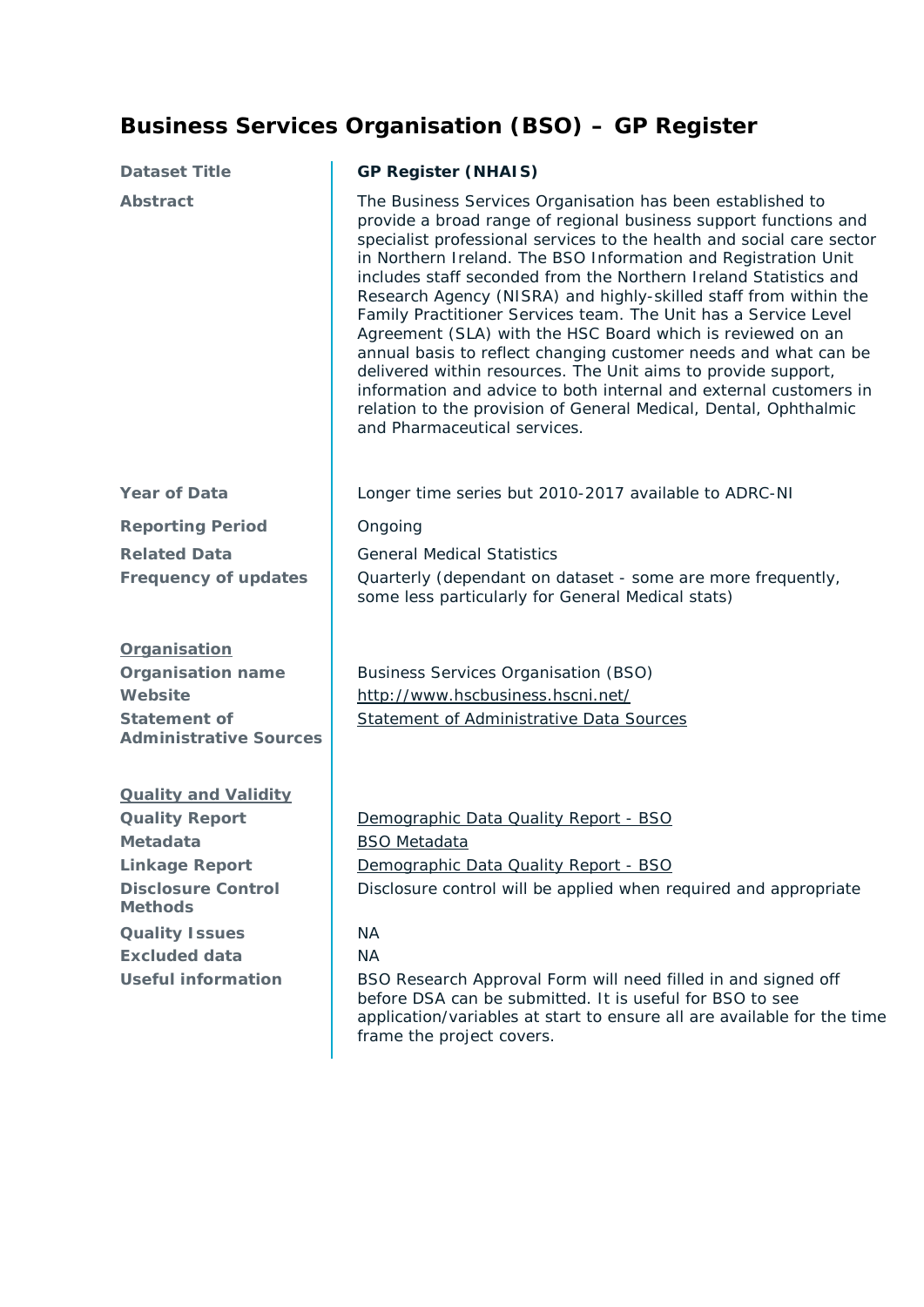### <span id="page-18-0"></span>**Business Services Organisation (BSO) – Dental**

#### **Dataset Title Dental Statistics**

Abstract The Business Services Organisation has been established to provide a broad range of regional business support functions and specialist professional services to the health and social care sector in Northern Ireland. The BSO Information and Registration Unit includes staff seconded from the Northern Ireland Statistics and Research Agency (NISRA) and highlyskilled staff from within the Family Practitioner Services team. The Unit has a Service Level Agreement (SLA) with the HSC Board which is reviewed on an annual basis to reflect changing customer needs and what can be delivered within resources. The Unit aims to provide support, information and advice to both internal and external customers in relation to the provision of General Medical, Dental, Ophthalmic and Pharmaceutical services.

**Year of Data Longer time series but 2010-2017 available to ADRC-NI** 

**Reporting Period** Ongoing **Related Data Dental Statistics Frequency of updates** Monthly (General Dental stats may be less frequent)

#### **Organisation**

**Statement of Administrative Sources**

**Quality and Validity**

**Quality Report** NA **Metadata** [BSO Metadata](http://www.hscbusiness.hscni.net/services/2512.htm) **Linkage Report** NA **Disclosure Control Methods Quality Issues** NA

**Organisation name** | Business Services Organisation (BSO) **Website** <http://www.hscbusiness.hscni.net/> [Statement of Administrative](http://www.hscbusiness.hscni.net/pdf/BSO_Statement_of_Administative_Sources.pdf) Data Sources

Disclosure control will be applied when required and appropriate **Excluded data** NHS only - no private dental information Useful information **BSO** Research Approval Form will need filled in and signed off before DSA can be submitted. It is useful for BSO to see application/variables at start to ensure all are available for the time frame the project covers.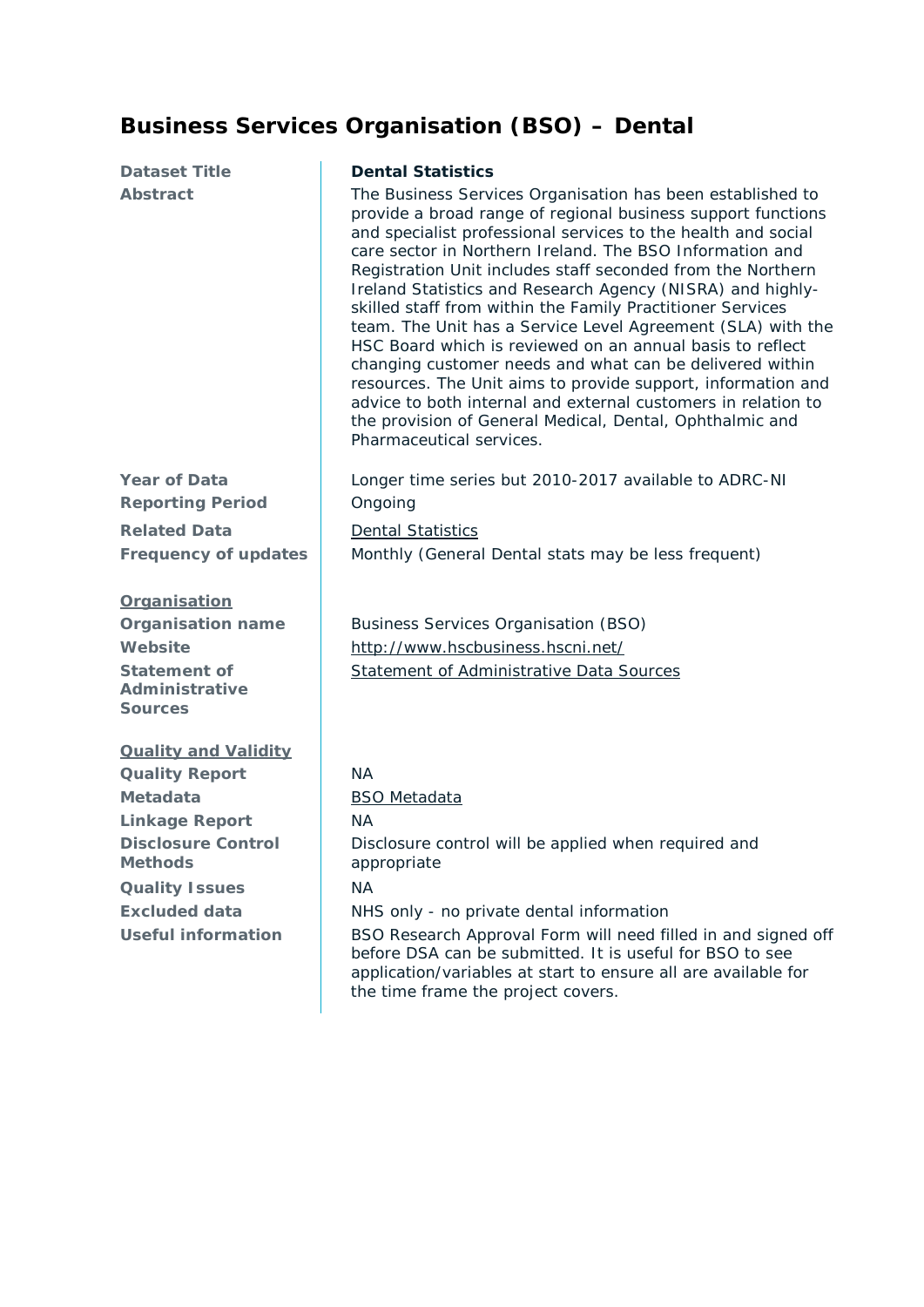### <span id="page-19-0"></span>**Business Services Organisation (BSO) – Pharmaceutical**

| <b>Dataset Title</b><br><b>Abstract</b>                                                                                                                                                                                       | <b>Pharmaceutical (EPD)</b><br>The Business Services Organisation has been established to<br>provide a broad range of regional business support functions<br>and specialist professional services to the health and social care<br>sector in Northern Ireland. The BSO Information and<br>Registration Unit includes staff seconded from the Northern<br>Ireland Statistics and Research Agency (NISRA) and highly-<br>skilled staff from within the Family Practitioner Services team.<br>The Unit has a Service Level Agreement (SLA) with the HSC<br>Board which is reviewed on an annual basis to reflect changing<br>customer needs and what can be delivered within resources.<br>The Unit aims to provide support, information and advice to<br>both internal and external customers in relation to the provision<br>of General Medical, Dental, Ophthalmic and Pharmaceutical<br>services. |
|-------------------------------------------------------------------------------------------------------------------------------------------------------------------------------------------------------------------------------|----------------------------------------------------------------------------------------------------------------------------------------------------------------------------------------------------------------------------------------------------------------------------------------------------------------------------------------------------------------------------------------------------------------------------------------------------------------------------------------------------------------------------------------------------------------------------------------------------------------------------------------------------------------------------------------------------------------------------------------------------------------------------------------------------------------------------------------------------------------------------------------------------|
| <b>Year of Data</b><br><b>Reporting Period</b><br><b>Related Data</b><br><b>Frequency of updates</b>                                                                                                                          | Longer time series but 2010-2017 available to ADRC-NI<br>Ongoing<br><b>Pharmaceutical Statistics</b>                                                                                                                                                                                                                                                                                                                                                                                                                                                                                                                                                                                                                                                                                                                                                                                               |
| Organisation<br><b>Organisation name</b><br>Website<br><b>Statement of</b><br><b>Administrative</b><br><b>Sources</b>                                                                                                         | <b>Business Services Organisation (BSO)</b><br>http://www.hscbusiness.hscni.net/<br><b>Statement of Administrative Data Sources</b>                                                                                                                                                                                                                                                                                                                                                                                                                                                                                                                                                                                                                                                                                                                                                                |
| <b>Quality and Validity</b><br><b>Quality Report</b><br><b>Metadata</b><br><b>Linkage Report</b><br><b>Disclosure Control</b><br><b>Methods</b><br><b>Quality Issues</b><br><b>Excluded data</b><br><b>Useful information</b> | NA<br><b>BSO</b> Metadata<br><b>NA</b><br>Disclosure control will be applied when required and appropriate<br><b>NA</b><br>NHS only<br>BSO Research Approval Form will need filled in and signed off<br>before DSA can be submitted. It is useful for BSO to see<br>application/variables at start to ensure all are available for the                                                                                                                                                                                                                                                                                                                                                                                                                                                                                                                                                             |

time frame the project covers.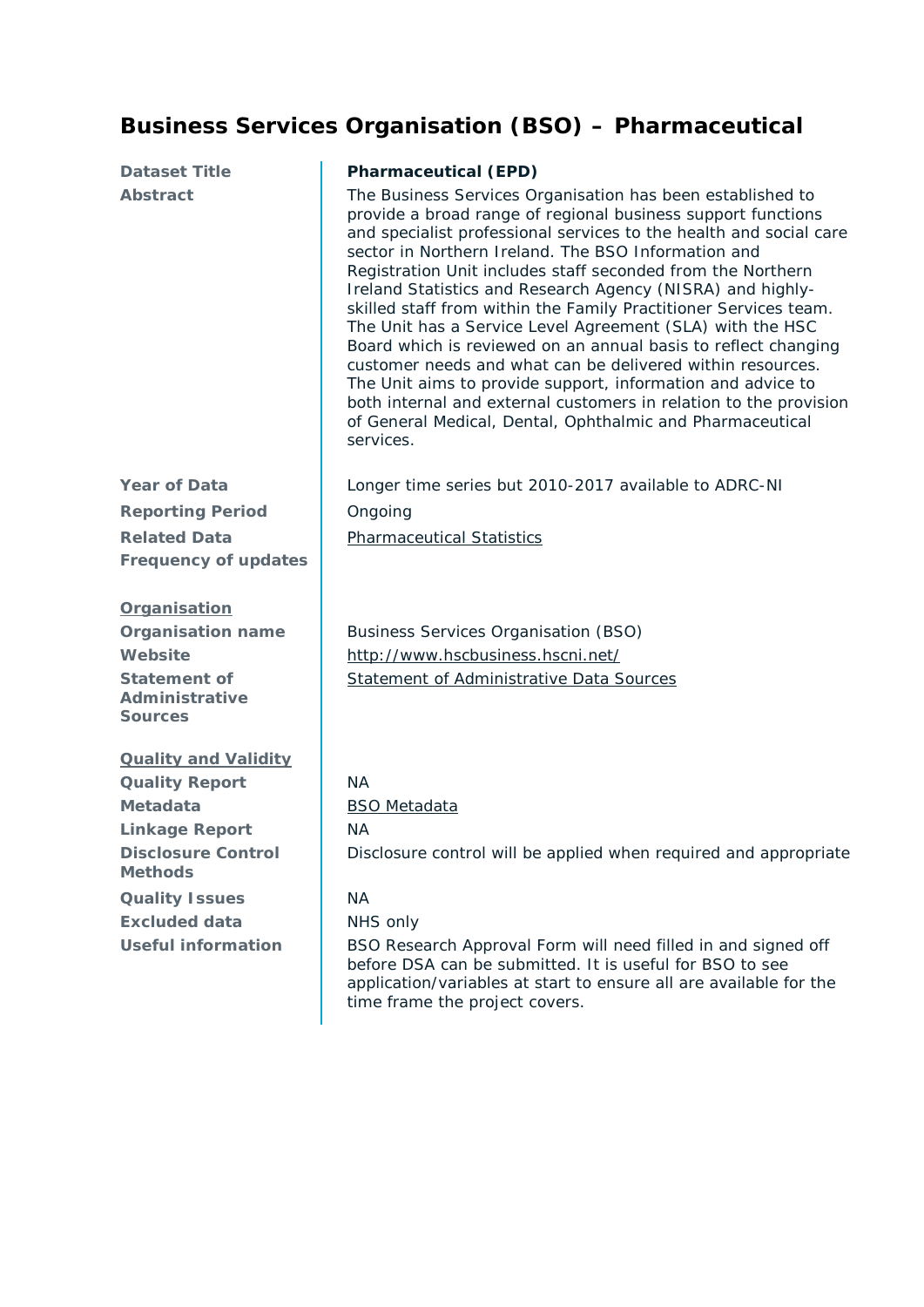### <span id="page-20-0"></span>**Business Services Organisation (BSO) – Ophthalmic**

| <b>Dataset Title</b><br><b>Abstract</b>                                                                               | <b>Ophthalmic Statistics</b><br>The Business Services Organisation has been established to<br>provide a broad range of regional business support functions and<br>specialist professional services to the health and social care<br>sector in Northern Ireland. The BSO Information and Registration<br>Unit includes staff seconded from the Northern Ireland Statistics<br>and Research Agency (NISRA) and highly-skilled staff from within<br>the Family Practitioner Services team. The Unit has a Service<br>Level Agreement (SLA) with the HSC Board which is reviewed on<br>an annual basis to reflect changing customer needs and what can<br>be delivered within resources. The Unit aims to provide support,<br>information and advice to both internal and external customers in<br>relation to the provision of General Medical, Dental, Ophthalmic<br>and Pharmaceutical services. |
|-----------------------------------------------------------------------------------------------------------------------|-------------------------------------------------------------------------------------------------------------------------------------------------------------------------------------------------------------------------------------------------------------------------------------------------------------------------------------------------------------------------------------------------------------------------------------------------------------------------------------------------------------------------------------------------------------------------------------------------------------------------------------------------------------------------------------------------------------------------------------------------------------------------------------------------------------------------------------------------------------------------------------------------|
| <b>Year of Data</b><br><b>Reporting Period</b>                                                                        | Longer time series but 2010-2017 available to ADRC-NI<br>Ongoing                                                                                                                                                                                                                                                                                                                                                                                                                                                                                                                                                                                                                                                                                                                                                                                                                                |
| <b>Related Data</b>                                                                                                   | Ophthalmic Statistics                                                                                                                                                                                                                                                                                                                                                                                                                                                                                                                                                                                                                                                                                                                                                                                                                                                                           |
| <b>Frequency of updates</b>                                                                                           | Monthly (General Ophthalmic stats may be less frequent)                                                                                                                                                                                                                                                                                                                                                                                                                                                                                                                                                                                                                                                                                                                                                                                                                                         |
| Organisation<br><b>Organisation name</b><br>Website<br><b>Statement of</b><br><b>Administrative</b><br><b>Sources</b> | <b>Business Services Organisation (BSO)</b><br>http://www.hscbusiness.hscni.net/<br><b>Statement of Administrative Data Sources</b>                                                                                                                                                                                                                                                                                                                                                                                                                                                                                                                                                                                                                                                                                                                                                             |
| <b>Quality and Validity</b>                                                                                           |                                                                                                                                                                                                                                                                                                                                                                                                                                                                                                                                                                                                                                                                                                                                                                                                                                                                                                 |
| <b>Quality Report</b>                                                                                                 | <b>NA</b>                                                                                                                                                                                                                                                                                                                                                                                                                                                                                                                                                                                                                                                                                                                                                                                                                                                                                       |
| <b>Metadata</b>                                                                                                       | Not currently available on website - information can be<br>requested.                                                                                                                                                                                                                                                                                                                                                                                                                                                                                                                                                                                                                                                                                                                                                                                                                           |
| <b>Linkage Report</b>                                                                                                 | <b>NA</b>                                                                                                                                                                                                                                                                                                                                                                                                                                                                                                                                                                                                                                                                                                                                                                                                                                                                                       |
| <b>Disclosure Control</b><br><b>Methods</b>                                                                           | Disclosure control will be applied when required and appropriate                                                                                                                                                                                                                                                                                                                                                                                                                                                                                                                                                                                                                                                                                                                                                                                                                                |
| <b>Quality Issues</b>                                                                                                 | <b>NA</b>                                                                                                                                                                                                                                                                                                                                                                                                                                                                                                                                                                                                                                                                                                                                                                                                                                                                                       |
| <b>Excluded data</b>                                                                                                  | NHS only - no private ophthalmic information                                                                                                                                                                                                                                                                                                                                                                                                                                                                                                                                                                                                                                                                                                                                                                                                                                                    |
| <b>Useful information</b>                                                                                             | BSO Research Approval Form will need filled in and signed off<br>before DSA can be submitted. It is useful for BSO to see<br>application/variables at start to ensure all are available for the                                                                                                                                                                                                                                                                                                                                                                                                                                                                                                                                                                                                                                                                                                 |

time frame the project covers.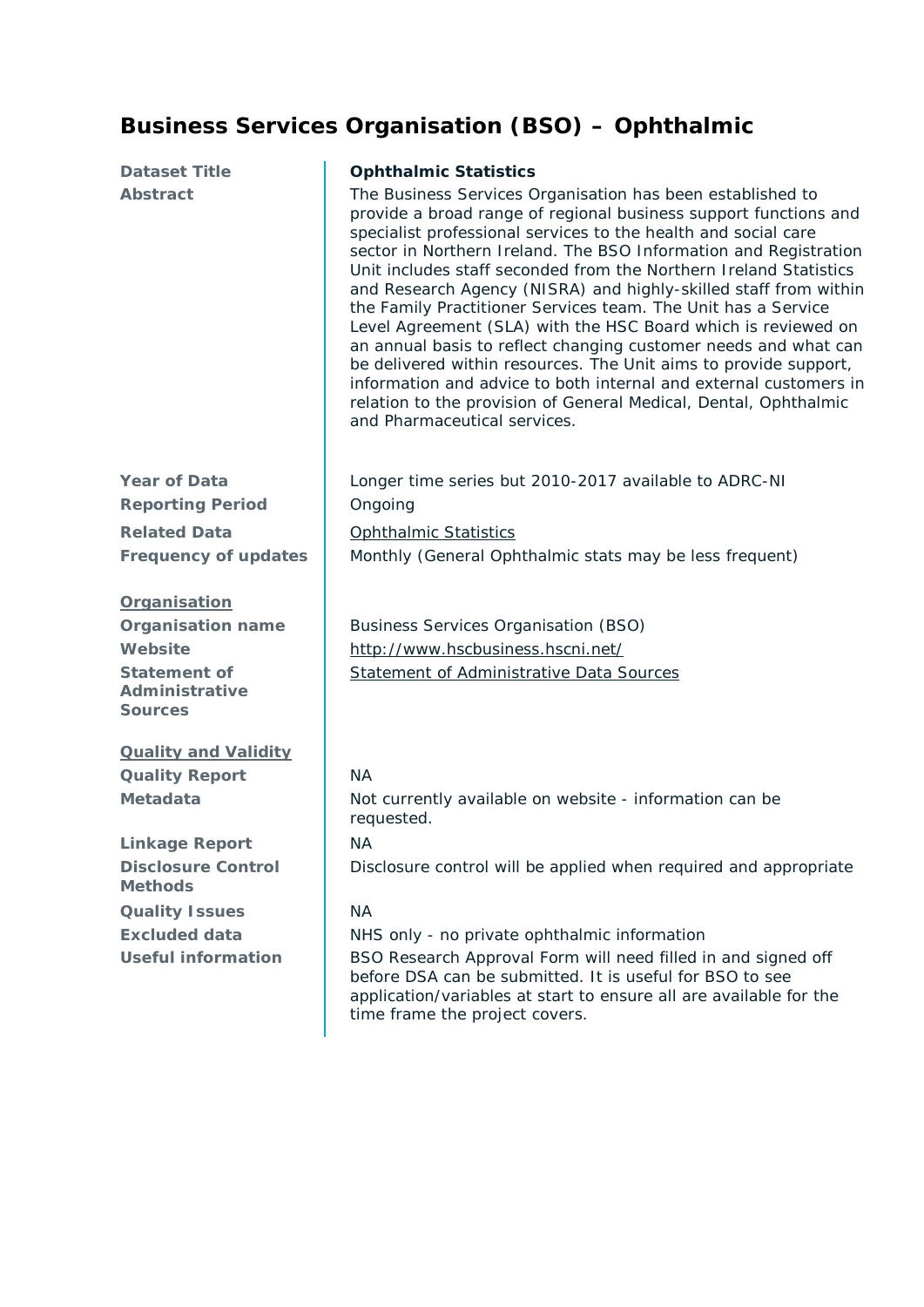### <span id="page-21-0"></span>**Northern Ireland Longitudinal Study (NILS)**

| <b>Dataset Title</b>        | Northern Ireland Longitudinal Study                                                                                                                                                                                                                                                                                                                                                                                                                                                                                                                                                                                                                                                                                                                                                                                                                                                                                                                                                                                                                                                                             |
|-----------------------------|-----------------------------------------------------------------------------------------------------------------------------------------------------------------------------------------------------------------------------------------------------------------------------------------------------------------------------------------------------------------------------------------------------------------------------------------------------------------------------------------------------------------------------------------------------------------------------------------------------------------------------------------------------------------------------------------------------------------------------------------------------------------------------------------------------------------------------------------------------------------------------------------------------------------------------------------------------------------------------------------------------------------------------------------------------------------------------------------------------------------|
| <b>Abstract</b>             | The NILS is a large-scale, representative data-linkage study<br>created by linking data from the Northern Ireland Health Card<br>Registration system to the 1981, 1991, 2001 and 2011 Census<br>returns and to administrative data from other sources. These<br>include vital events registered with the General Register Office<br>for Northern Ireland (such as births, deaths and marriages) and<br>the Health Card registration system migration events data. In<br>addition, there is also the potential to link further Heath and<br>Social care data in our distinct linkage projects (DLPs). Selection<br>into the study is based on birth date (day and month): 104<br>dates throughout the year were selected and if an individual's<br>date of birth coincided with one of these they were included in<br>the sample. The sample is large - c. 28% of the Northern<br>Ireland population (approximately 500,000 individuals and<br>accounting for approximately 50% of households). It is designed<br>for statistics and research purposes only and is managed by<br>NISRA under Census legislation. |
| <b>Year of Data</b>         | 1981-2011                                                                                                                                                                                                                                                                                                                                                                                                                                                                                                                                                                                                                                                                                                                                                                                                                                                                                                                                                                                                                                                                                                       |
| <b>Reporting Period</b>     | Ongoing                                                                                                                                                                                                                                                                                                                                                                                                                                                                                                                                                                                                                                                                                                                                                                                                                                                                                                                                                                                                                                                                                                         |
| <b>Related Data</b>         | Northern Ireland Mortality Study (NIMS)                                                                                                                                                                                                                                                                                                                                                                                                                                                                                                                                                                                                                                                                                                                                                                                                                                                                                                                                                                                                                                                                         |
| <b>Frequency of updates</b> | Bi-annual                                                                                                                                                                                                                                                                                                                                                                                                                                                                                                                                                                                                                                                                                                                                                                                                                                                                                                                                                                                                                                                                                                       |
| Organisation                |                                                                                                                                                                                                                                                                                                                                                                                                                                                                                                                                                                                                                                                                                                                                                                                                                                                                                                                                                                                                                                                                                                                 |
| <b>Organisation name</b>    | NISRA (Research Support Unit)                                                                                                                                                                                                                                                                                                                                                                                                                                                                                                                                                                                                                                                                                                                                                                                                                                                                                                                                                                                                                                                                                   |
| Website                     | NISRA - Research Support Unit                                                                                                                                                                                                                                                                                                                                                                                                                                                                                                                                                                                                                                                                                                                                                                                                                                                                                                                                                                                                                                                                                   |

**Statement of Administrative** 

#### **Quality and Validity**

**Quality Report Disclosure Control Methods Quality Issues** [Quality issues](http://www.qub.ac.uk/research-centres/NILSResearchSupportUnit/FileStore/Filetoupload,313606,en.pdf) **Excluded data** NA Useful information [Cohort description](http://www.qub.ac.uk/research-centres/NILSResearchSupportUnit/FileStore/Filetoupload,313606,en.pdf)

**Sources** [Statement of Administrative Sources](http://www.qub.ac.uk/research-centres/NILSResearchSupportUnit/About/)

Metadata **Metadata** [Metadata \(click to download Word doc\)](https://www.qub.ac.uk/research-centres/NILSResearchSupportUnit/FileStore/Filetoupload,426316,en.docx) Linkage Report [Matching methodology \(click to download Word doc\)](http://www.qub.ac.uk/research-centres/NILSResearchSupportUnit/FileStore/Filetoupload,425661,en.DOCX) Disclosure control will be applied when required and appropriate